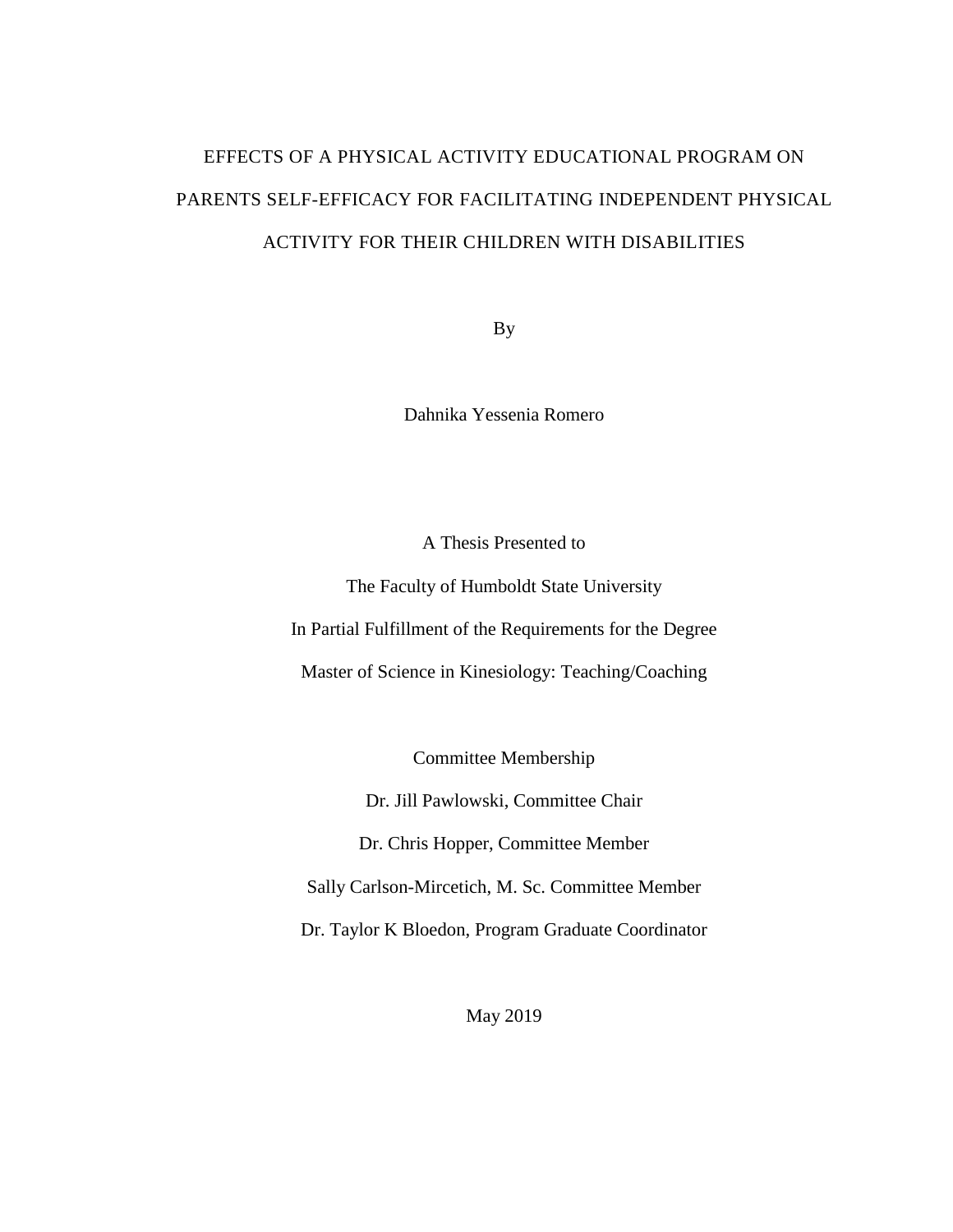#### ABSTRACT

# <span id="page-1-0"></span>EFFECTS OF A PHYSICAL ACTIVITY EDUCATIONAL PROGRAM ON PARENTS SELF-EFFICACY FOR FACILITATING INDEPENDENT PHYSICAL ACTIVITY FOR THEIR CHILDREN WITH DISABILITIES

Dahnika Yessenia Romero

Children and youth with disabilities have a higher risk of obesity than typically developing peers in part due to low physical activity levels. Increasing physical activity can increase children's' health related quality of life, psychological well-being, and contribute to the prevention or delay of chronic diseases. One way to increase physical activity is by getting parents involved as facilitators of activity but they do not always have the skills to do so. Therefore, the purpose of this study was to investigate the effects of a 5-session physical activity educational program on parental self-efficacy for facilitating independent physical activity for their children with disabilities. Participants included parents of children between the ages of six and 22 who has a disability and participated in a one week educational program that aimed to provide them with the knowledge and skills necessary to facilitate that physical activity. Self-efficacy was measured through a questionnaire and a paired-samples t-test to determine the effect of a 5-session physical activity educational program on parents self-efficacy. However, the program did not have a significant effect on the parents self-efficacy. Due to the nature of recruiting parents from existing physical activity programs, future research should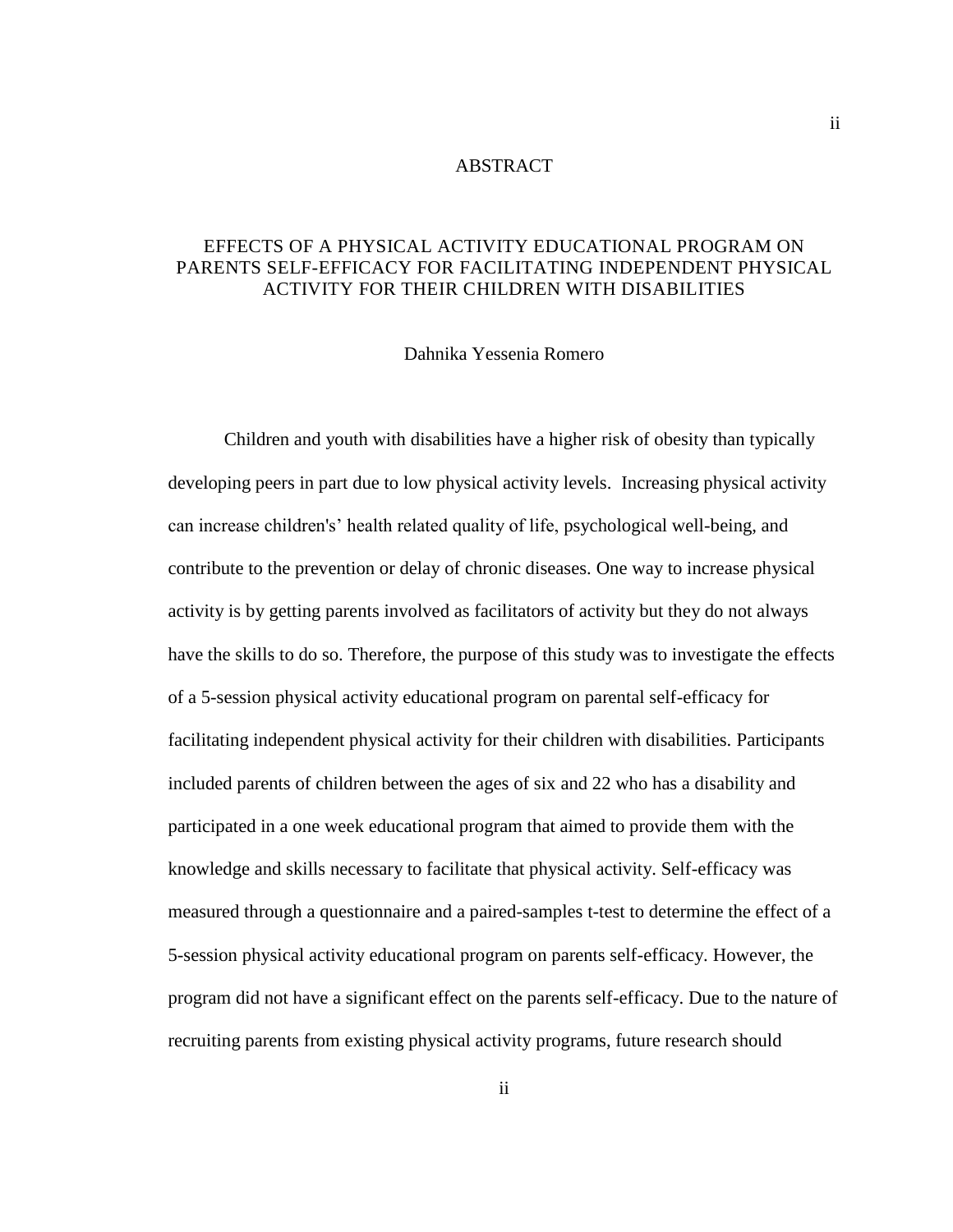examine the effects of this program on the self-efficacy for parents who are not actively engaged in physical activity programs with their children with disabilities.

iii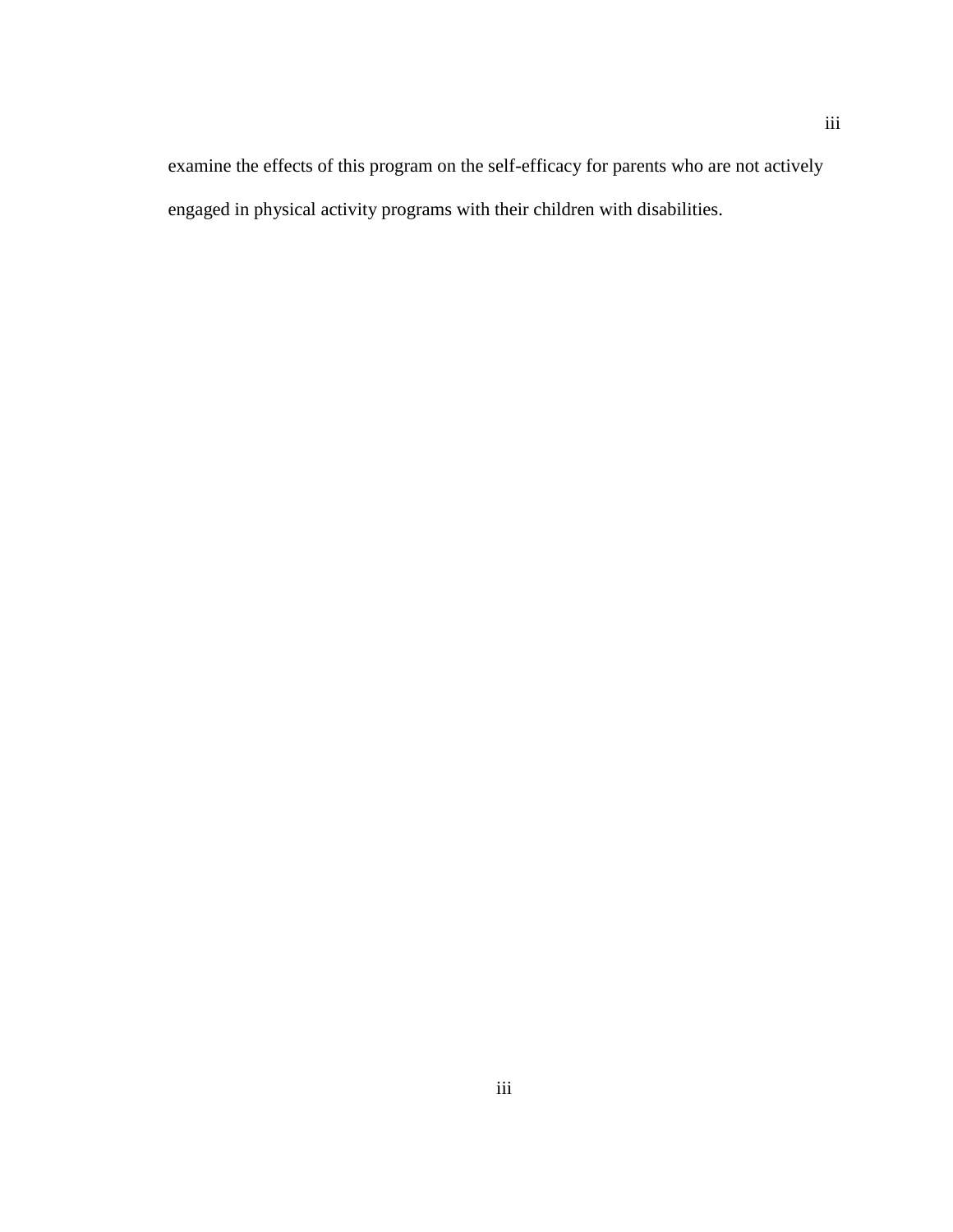# TABLE OF CONTENTS

<span id="page-3-0"></span>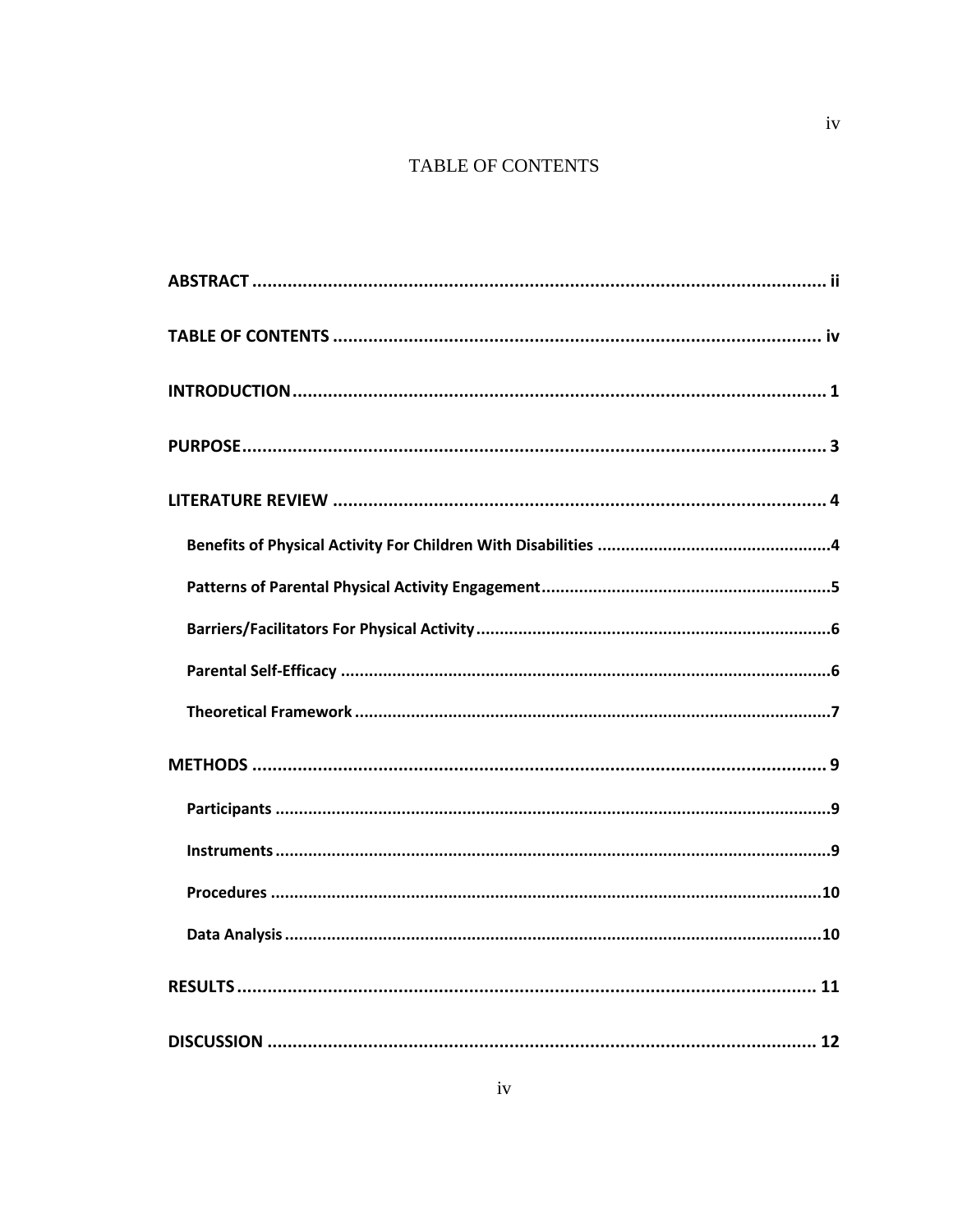<span id="page-4-0"></span>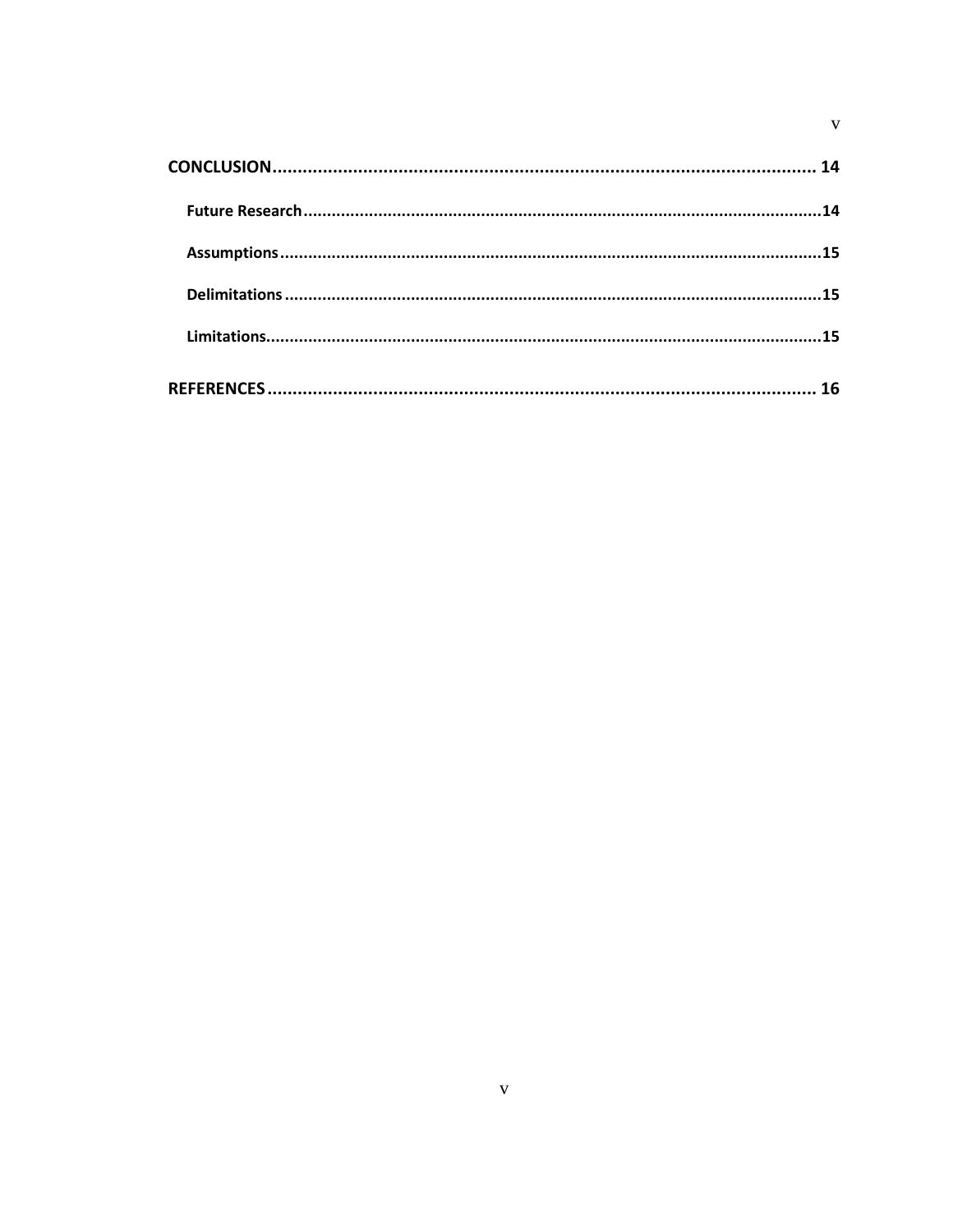#### INTRODUCTION

Childhood obesity is a serious issue as many resulting health and social consequences often continue into adulthood (Foxhall, 2006). Physical inactivity rates are increasing among children in the United States, with 80% of children in the United States failing to meet the minimum moderate-to-vigorous physical activity guidelines, and 14% are entirely inactive with inactivity rates higher among children with disabilities than children without disabilities (Davison & Lawson, 2006; Katzmarzyk et al., 2016; US Department of Health and Human Services [USDHHS] 2010; Katzmarzyk, et al. 2016). Promoting adequate levels of physical activity among people with disabilities is important because being physically active improves health related quality of life, psychological well-being, and contributes to the prevention or delay of chronic diseases (Rimmer, Riley, Wang, Rauworth, & Jurkowski, 2004; Durstine et al., 2000).

Policies and programs what include individualized methods that have shown to be effective in meeting the needs of all members of the community are more effective in facilitating physical activity engagement of participants (USDHHS, 1996). During childhood and adolescence, on such method is in inclusion of families in physical activity engagement. Families play an important role in influencing children's health behaviors including physical activity as parents teach skills (e.g. identifying opportunities to be active, and ways to monitor safety of outdoor physical activity environments) and instill beliefs (e.g. encouraging their children to engage in physical activity)in their children that can help shape favorable attitudes and behaviors towards physical activity (Davison,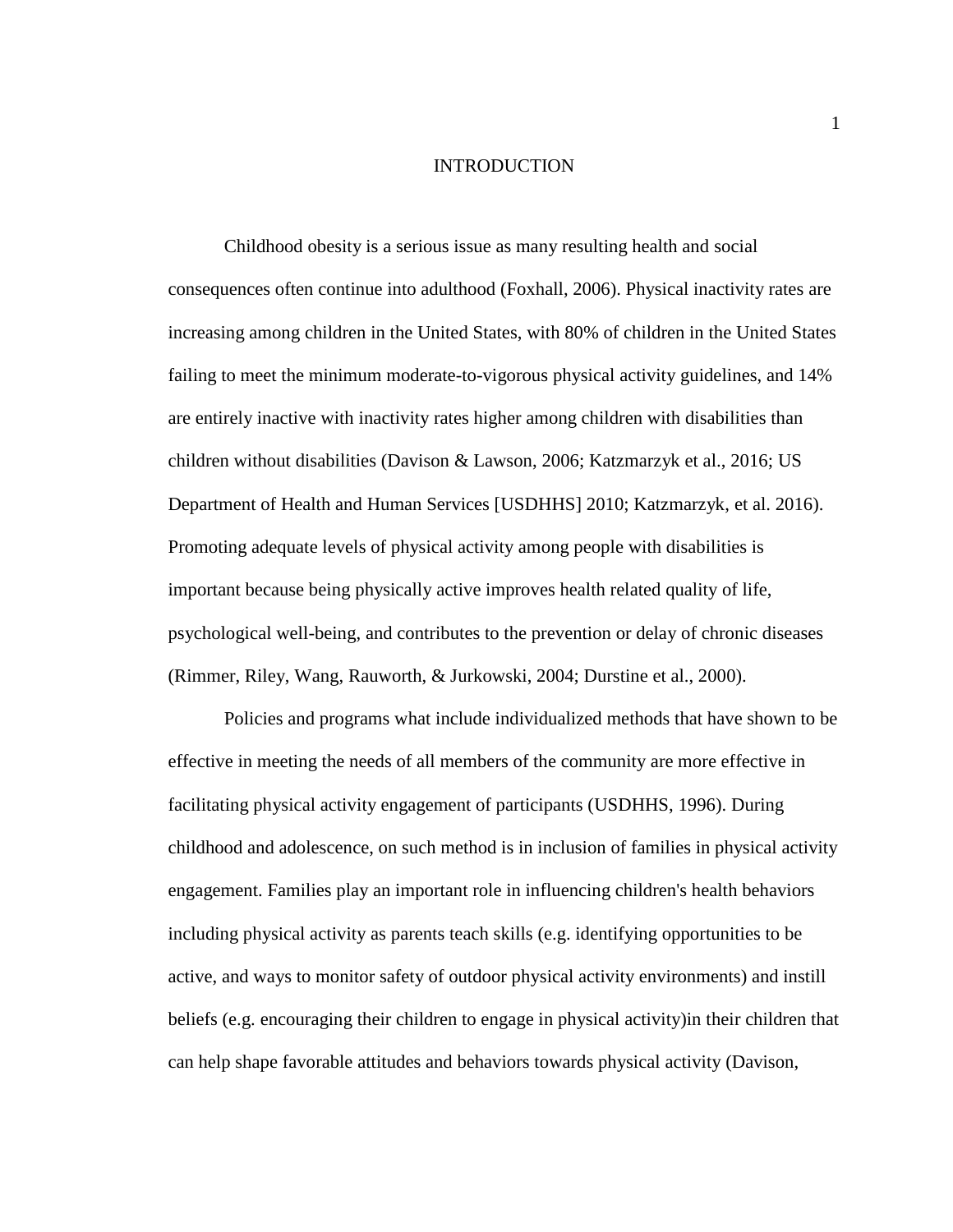Cutting, & Birch, 2003; McElroy, 2002). Parents also organize and fund children's involvement in physical activities, and model health behaviors (Davison et al., 2003; Frankel et al., 2012). However, parents also experience barriers for facilitating physical activity opportunities for their children with disabilities including lack of time, knowledge on how to adapt activities, and accessible programs as well as cost of available programs (Rimmer et al., 2004; Shields & Synnot, 2016).

Through health promotion programs, parents can facilitate their knowledge and skills of physical activity (Bandura, 2004). Self-efficacy and the ability to recognize and overcome barriers have been identified some components that can support an individuals ability to engage in a specific behavior, like physical activity (Anderson, Wojcik, Winett & Williams, 2006). Incorporating knowledge of how to facilitate physical activity and individualized activities to apply this knowledge into a targeted health promotion program may improve parents perceived self-efficacy and barriers to facilitating physical activity engagement for their families (Kahn et al., 2002).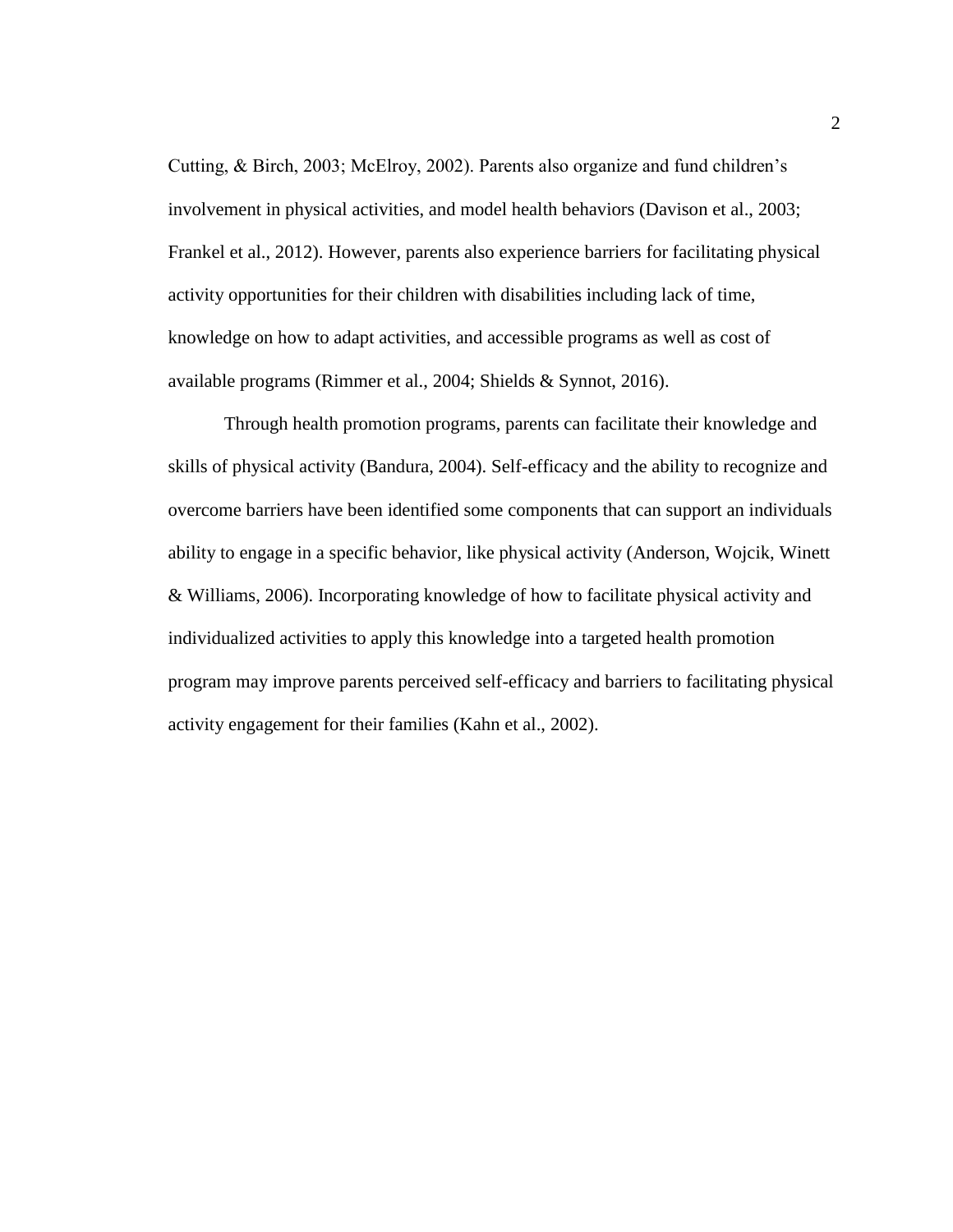# PURPOSE

<span id="page-7-1"></span><span id="page-7-0"></span>The purpose of this study is to investigate the effects of a 5-session physical activity educational program on parents self-efficacy for facilitating independent physical activity for their children with disabilities. The researcher hypothesizes that when parents participate in this physical activity educational program, they will increase their selfefficacy for facilitating physical activity participation for their children.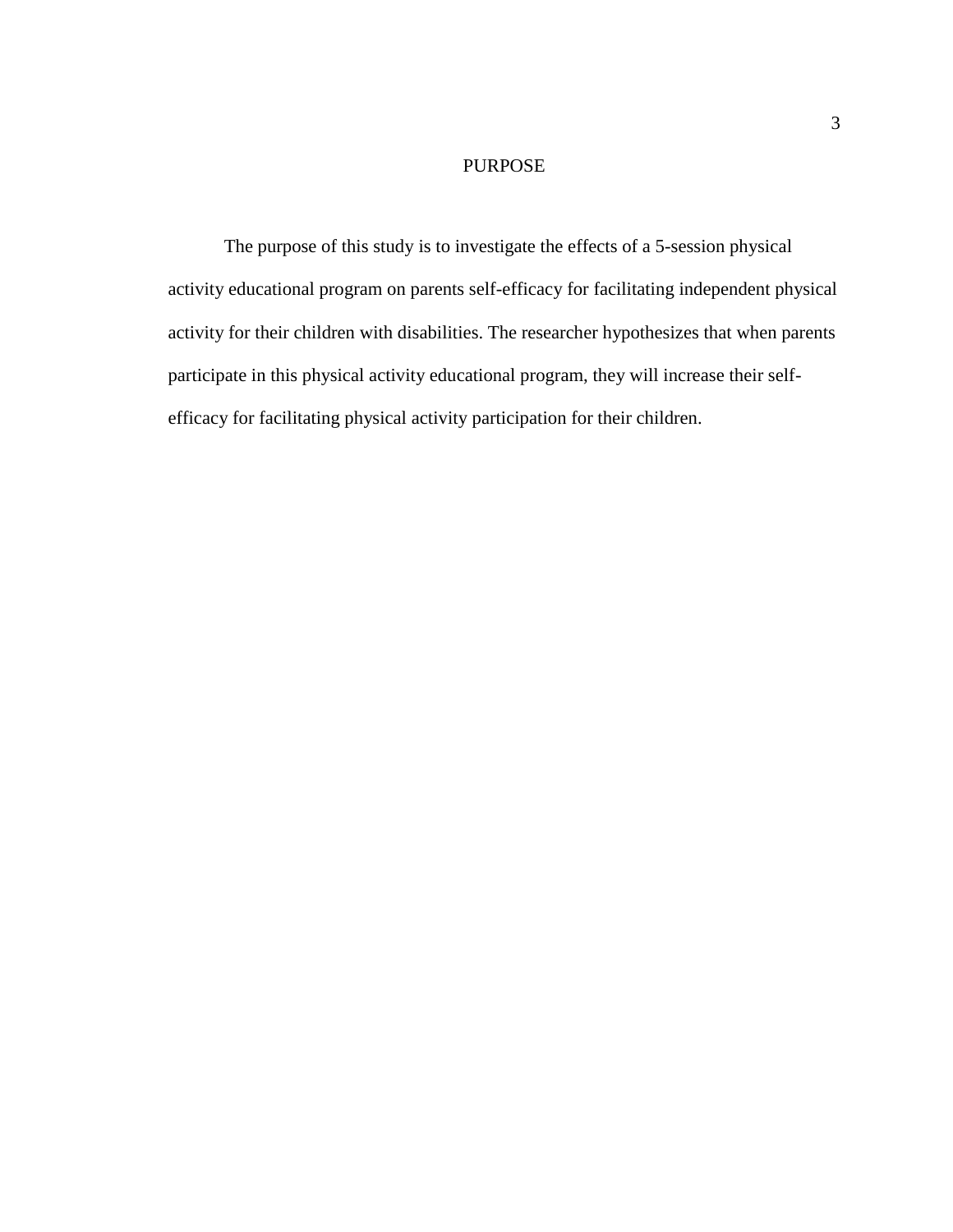#### LITERATURE REVIEW

#### Benefits of Physical Activity For Children With Disabilities

<span id="page-8-0"></span>Many children in the United States are not meeting the current national physical activity guidelines (USDHHS, 2008) of 60 minutes of daily moderate to vigorous physical activity. Children with disabilities tend to engage in less physical activity and more sedentary time than their peers without disabilities (Khen  $\&$  Kroll, 2009; Ogu, Umunnah, & Nwosu, 2016). High proportions of sedentary time increases an individual's risk for numerous chronic conditions such as coronary heart disease, diabetes, high blood pressure, obesity, osteoporosis, hypertension, and sleep apnea (Brown, Yore, Ham, & Macera, 2005; Khen & Kroll, 2009; Ogu et al., 2016; Panagiotopoulos, et al., 2011; Wiart, Darrah, Kelly, & Legg, 2015; Yao, Shapiro, & Liao, 2016). By participating in physical activity, children can experience not only physical benefits to combat chronic conditions but social and emotional, benefits as well (Lauruschkus, Nordmark, & Hallstrom, 2017; Tristani, Bassett-Gunter, & Tanna, 2017; Yao et al., 2016).

Regular physical activity participation increases enjoyment of activities, perception of athletic identity, social acceptance, opportunities for self expression, ability to form peer relationships, and social inclusion (Lauruschkus et al., 2017; Rimmer, Yamaki, Lowry, Wang, & Vogel, 2010; Tristani et al., 2017; Yao et al., 2016). Additionally, physical activity can improve individual quality of life by decreasing anxiety and depression, and increasing self-esteem and confidence (Lauruschkus et al.,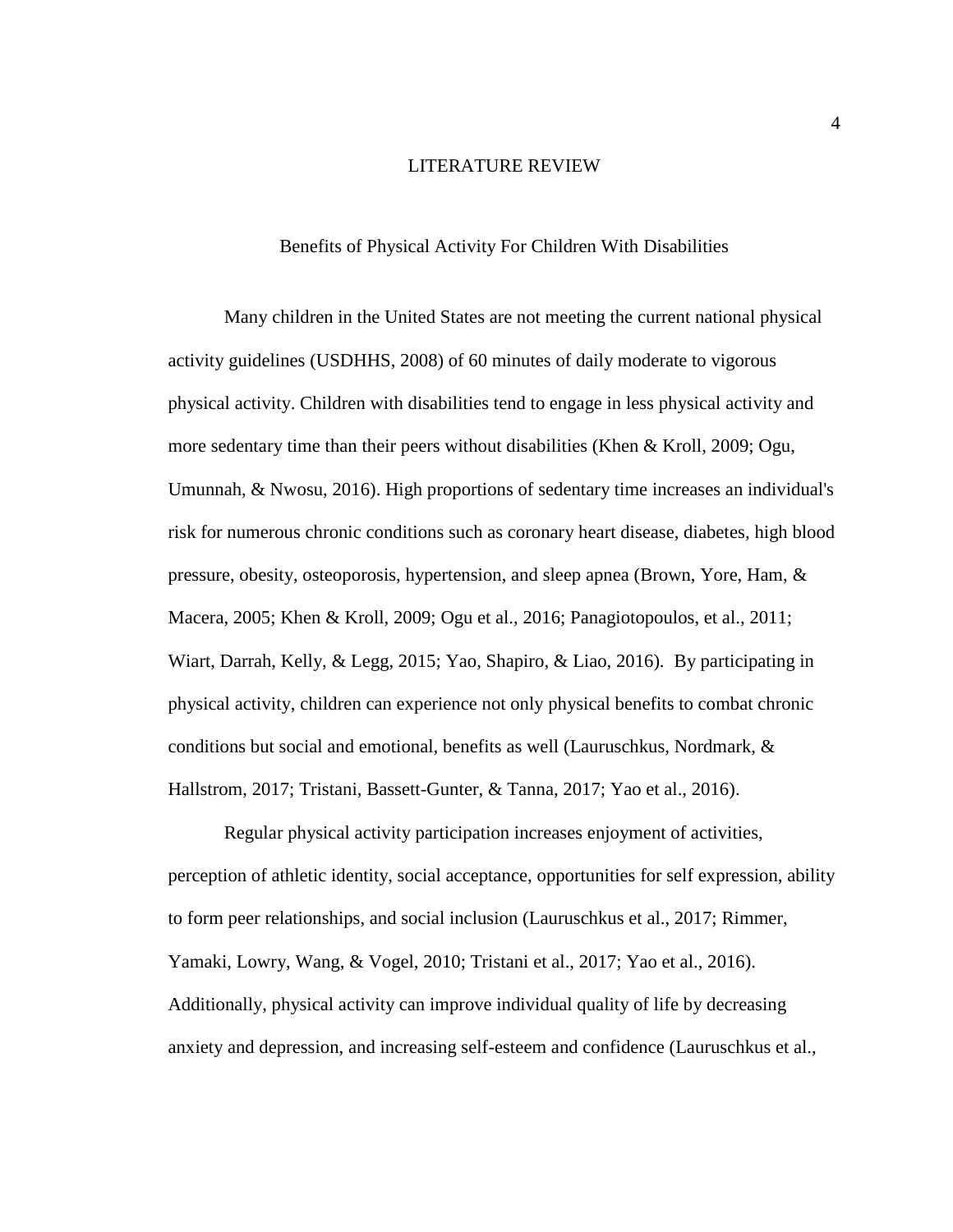2017; Rimmer et al., 2010; Wickman, Nordlund, & Holm, 2018; Yao et al., 2016). Parents have reported that they wanted their children to participate in physical activities for the social benefits, such as making friends, develop a sense of belonging, feel confident in asking peers to play, and have an outlet for tension release (Shapiro, 2003; Shapiro & Liao, 2016; Jaarsma, Dijkstra, Geertzen & Dekker, 2014).

Patterns of Parental Physical Activity Engagement

<span id="page-9-0"></span>Families role model behavior patterns and create positive family dynamics to develop a healthy lifestyle for their children (Jeong, Kim & Lee, 2015; Miklankova, Gorny, & Klimesova, 2016). In this environment, children are learning the ideals and value systems of the adults in their lives which often translates to the child's own behavior (Miklankova et al., 2016). Parents, siblings, and other close relatives symbolize safety, stability, and protection for children which is important for the child to feel comfortable engaging in physical activity (Miklankova et al., 2016). Due to the amount of time children spend with their families, they become important facilitators of physical activity by establishing, encouraging, and providing opportunities to be physically active (Bois, Lalanne & Delforge, 2009; Bois, Sarrazin, Brustad, Trouilloud, & Cury, 2005; Miklankova et al., 2016). Children are more likely to engage in physical activity if their parents do making not only the support from parents but also their physical activity engagement important in increasing physical activity levels of the child (Bois et al., 2009; Bois et al., 2005; Miklankova et al., 2016).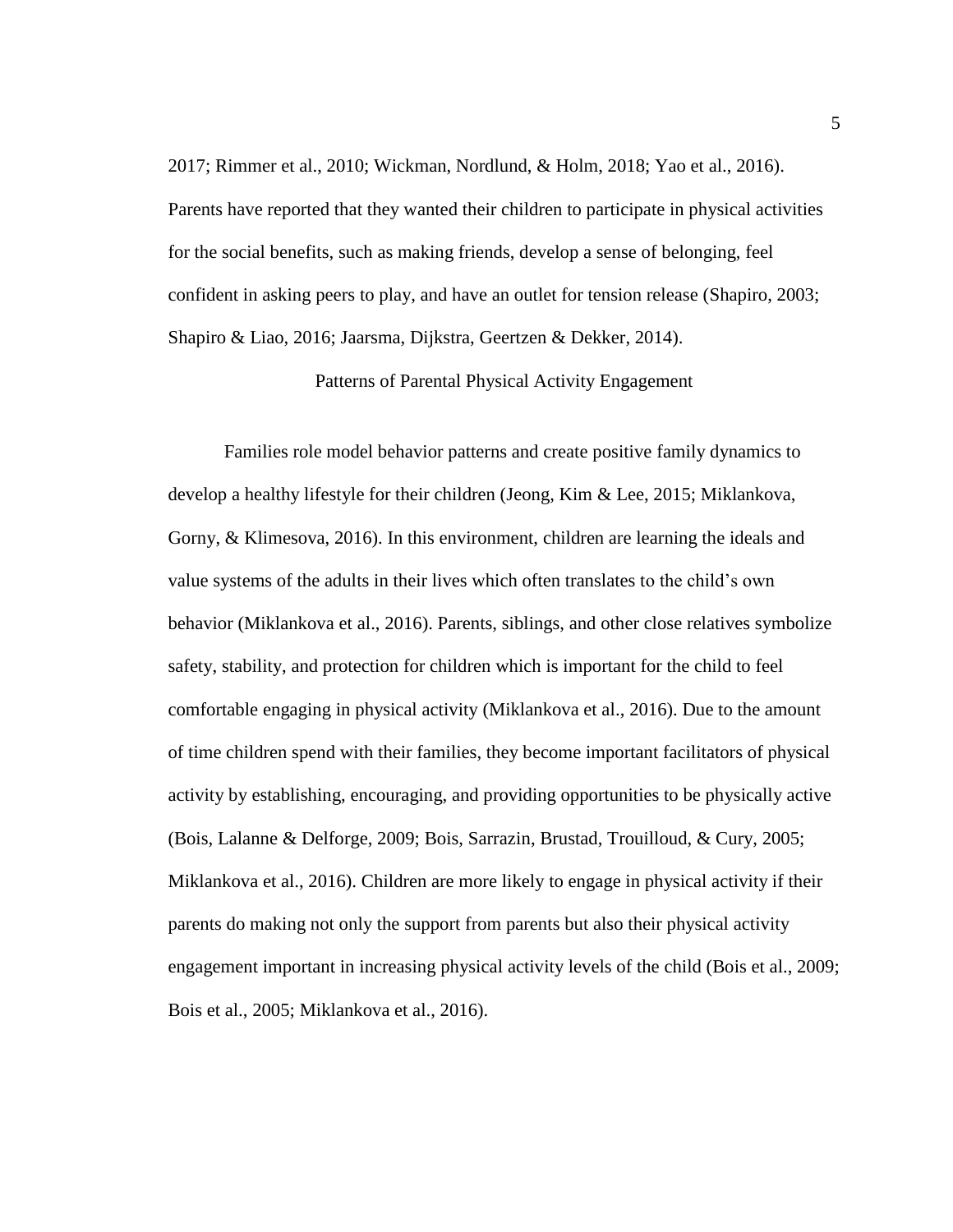#### Barriers/Facilitators For Physical Activity

<span id="page-10-0"></span>While parental support positively influences physical activity of their children, supporting physical activity is inhibited by transportation, payment of fees, and program availability (Bauer, Laska, Fulkerson, & Neumark-Sztainer, 2011; Greguol, Gobbi & Carraro, 2015; Vander Ploeg, Maximova, Kuhle, Simen-Kapeu, & Veugelres, 2012; Tristani et al., 2017. Parental supports for being physically active are lower, the more severe the disability, and thus creates a barrier to physical activity because parents are overprotective and concerned about injuries and are not aware or informed of all their child's physical possibilities (Greguol et al., 2015). As the ability to identify and overcome barriers is an important characteristic in changing and maintaining behaviors, engaging in programs that address parental barriers for facilitating physical activity opportunities for their child could be a viable way to increase engagement in activity.

#### Parental Self-Efficacy

<span id="page-10-1"></span>Parental self-efficacy for facilitating physical activity opportunities was identified as an important variable in understanding the relationship between the behavior of children with disabilities and the ability to produce a desired or intended result in the child's competences and perceptions about physical activity involvement (Bois et al., 2009; Hastings & Brown, 2002). Tsai & Fung (2009) found that most parents stopped integrating their child with a disability into a community recreation program the moment their child faced failure (e.g. negative social attitudes, discrimination for other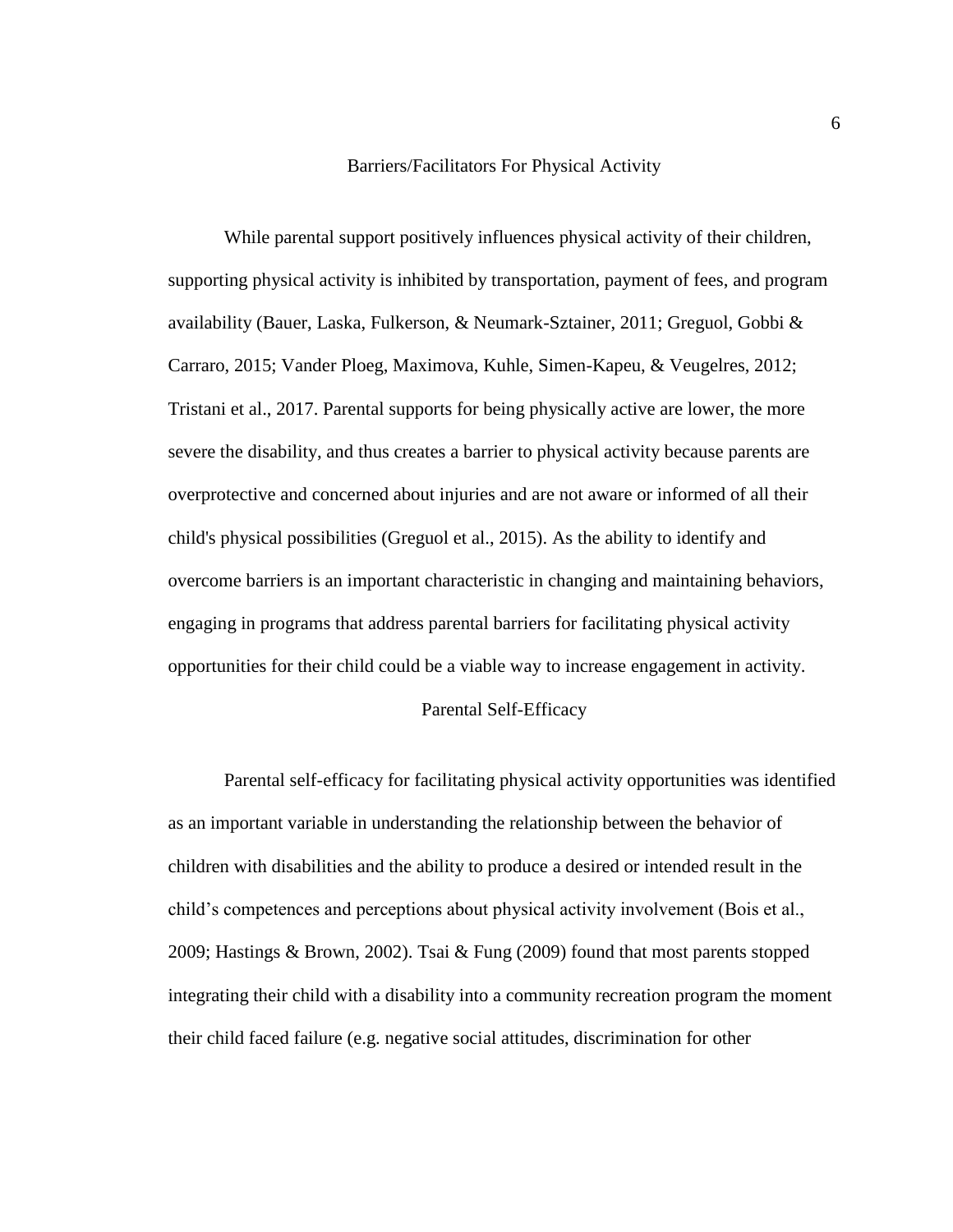participants and their parents, lack of knowledge from the community, parental fear of harassment, and parents sense of entitlement and awareness of civil rights). This highlights the potential shortfalls of relying on community programs for physical activity opportunities for children with disabilities and the need for additional opportunities. By increasing parents self-efficacy for facilitating family based physical activity opportunities, it could allow for more opportunities for their child to engage in physical activity, resulting in increased physical activity levels and improved health (Tsai & Fung; Bois et al., 2009; Hastings & Brown, 2002).

#### Theoretical Framework

<span id="page-11-0"></span>Individuals are motivated by goal orientations, task involvement or ego involvement; task involvement is motivated to master a skill, ego involvement get perceptions of capability through social comparison with other individuals (McCullagh, Matzkanin, Shaw & Maldonado, 1993; Nicholls, 1984). The theory of planned behavior (TPB) model can be helpful for providing insights into parental beliefs and behaviors toward supporting physical activity participation of their children with disabilities (Francis, Eccles, Johnston, Walker, Grimshaw, Foy & Bonetti, 2004; Jeong, Kim & Lee, 2015). The TPB measures an individual's intention to perform a behavior by assessing attitude (behavioral belief that he or she is in favor of performing a behavior, subject norm (normative belief, how much the individual feels social pressure to perform the behavior, and perceived behavioral control (control belief whether the person feels in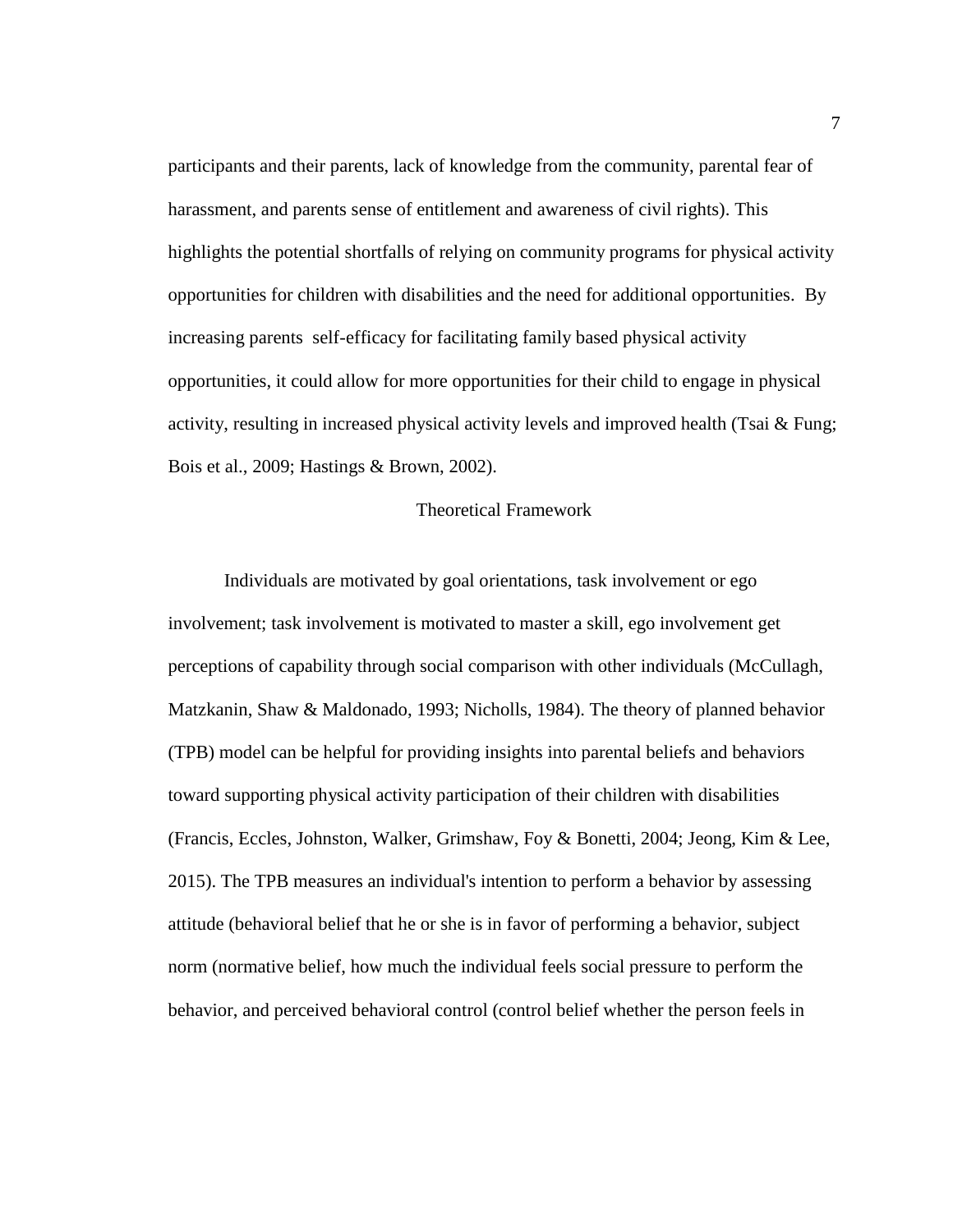control of the behavior (Francis, Eccles, Johnston, Walker, Grimshaw, Foy & Bonetti, 2004; Jeong, Kim & Lee, 2015).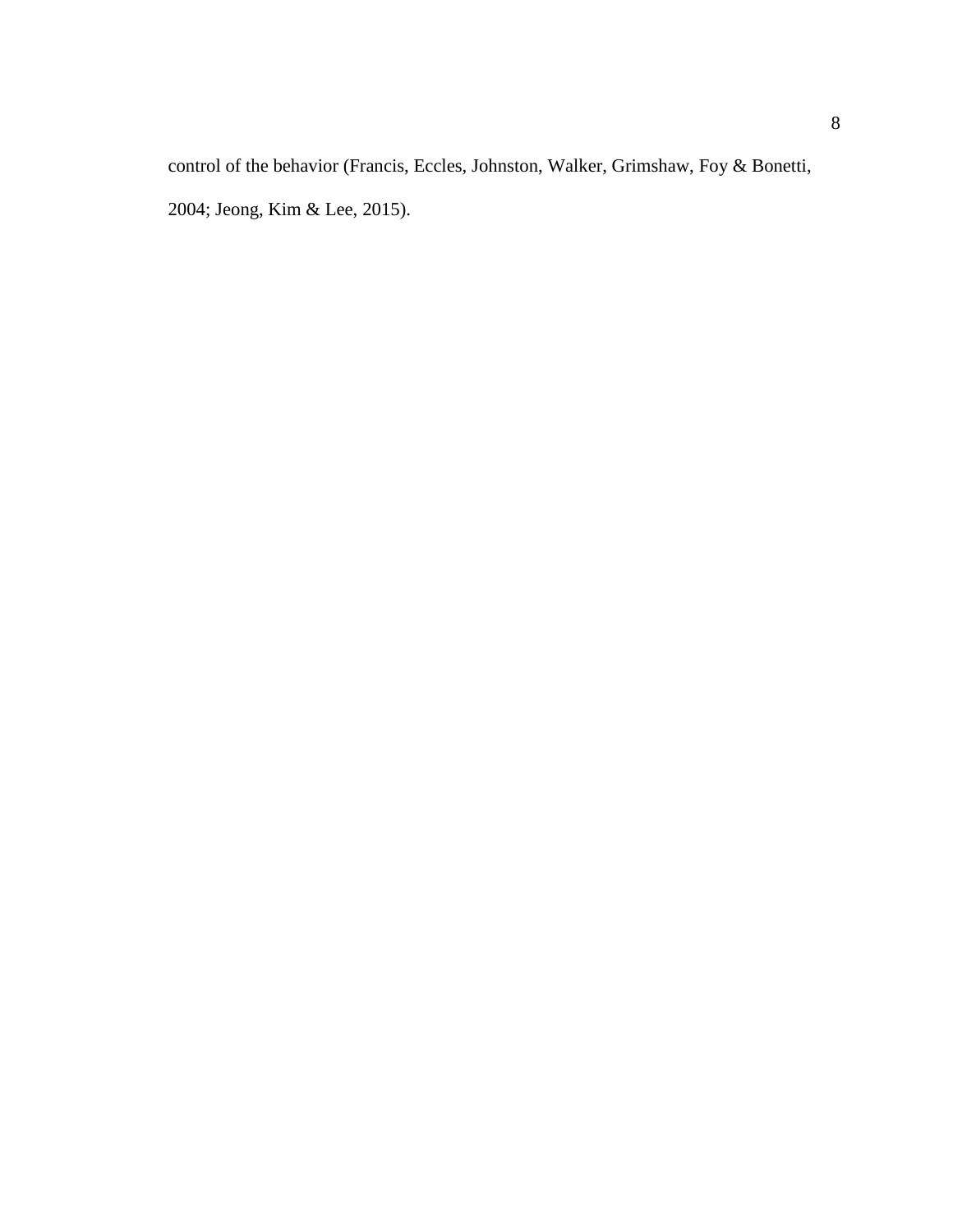## **METHODS**

#### Participants

<span id="page-13-1"></span><span id="page-13-0"></span>The participants were parents who have children with disabilities who were involved in the Humboldt State University Family Fitness Program. Families were recruited from HSUfit, an inclusive physical activity program for children with disabilities and their typically developing siblings. Inclusion criteria consisted of having a child with a disability who was between the ages of six and 14 and the ability to speak English fluently.

#### Instruments

<span id="page-13-3"></span><span id="page-13-2"></span>Self-efficacy scale was used and has six items on a four point Likert Scale from very sure to not at all sure. The items include a lead in of "Please check the box that corresponds with how sure you are that…" followed by a specific situation (e.g. provide physical activity opportunities when you are feeling tired). A composite self-efficacy score was obtained by averaging the responses on all six items for a total score between one and four. Barriers were assessed through an eight item scale that lists potential barriers to physical activity (e.g. My child lacks places to go to be physically active) where parents will indicate whether the situation was a barrier for them and their child.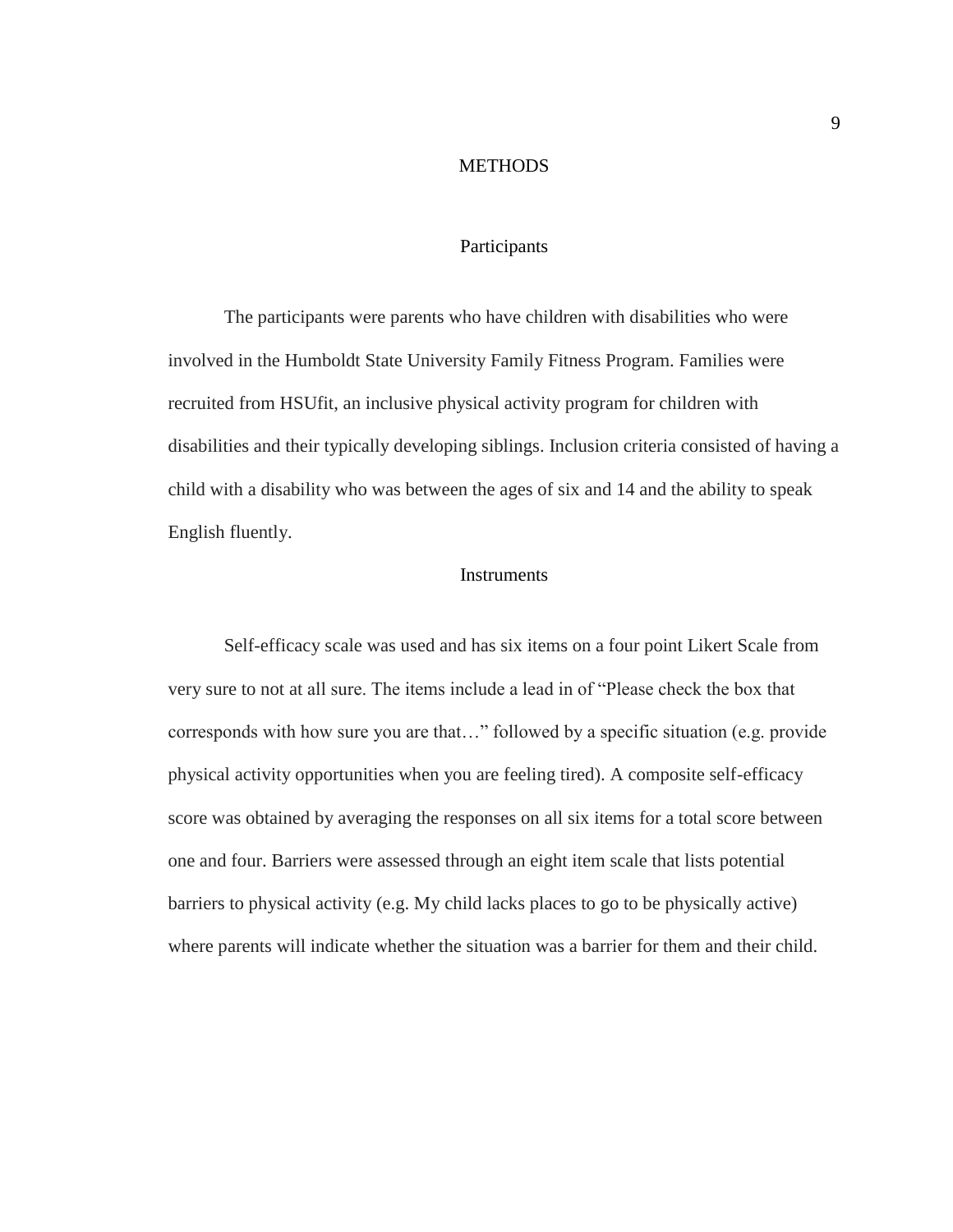#### Procedures

The parental physical activity educational program was a one week in person session where parents attended a one-hour session about skill building, overcoming barriers to physical activity and how to identify them, community mapping, nutritional interventions, utilizing homemade equipment, and creating individualized physical activity plans for their family. This program was administered by two graduate students in the Adapted Physical Education Masters program and will include both educational components and activities to apply that knowledge and practice skills. At the end of the program, parents had created family fitness goals and were provided with activity suggestions and instructions to help meet those goals. On the first day of the program, the parents completed the survey on barriers and self-efficacy, then complete the same survey at the end of the program to assess change in barriers and self-efficacy that may be associated with participation.

#### Data Analysis

<span id="page-14-0"></span>Changes in self-efficacy was assessed using a one-sample t-test. Descriptive statistics are presented in means and standard deviations.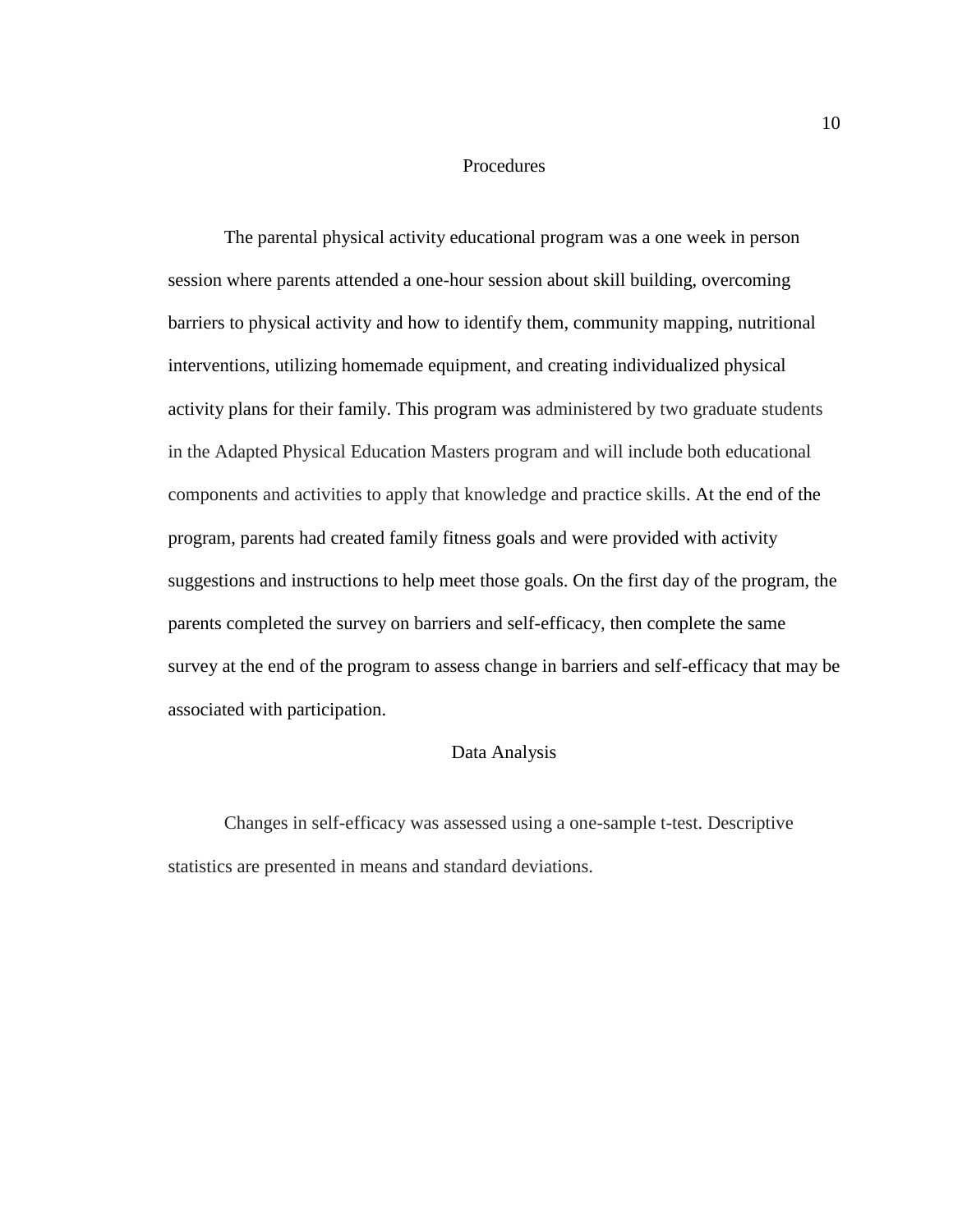### RESULTS

<span id="page-15-0"></span>A paired-samples t-test was conducted to determine the effect of a 5-session physical activity educational program on parents self-efficacy in facilitating independent physical activity for their children with disabilities. There was no significant difference in the scores for the 5-session program (M=2.43, SD=.75) and self-efficacy (M=2.42, SD=.86) conditions;  $t(11)=.10$ ,  $p = .92$ . This value is more than .05, which concludes that there is no statistically significant difference in self-efficacy between the pre and post assessments. These results suggest that the program did not have an effect on the parents self-efficacy. Specifically, our results suggest that a limited 5-session program was not enough to build parental self-efficacy.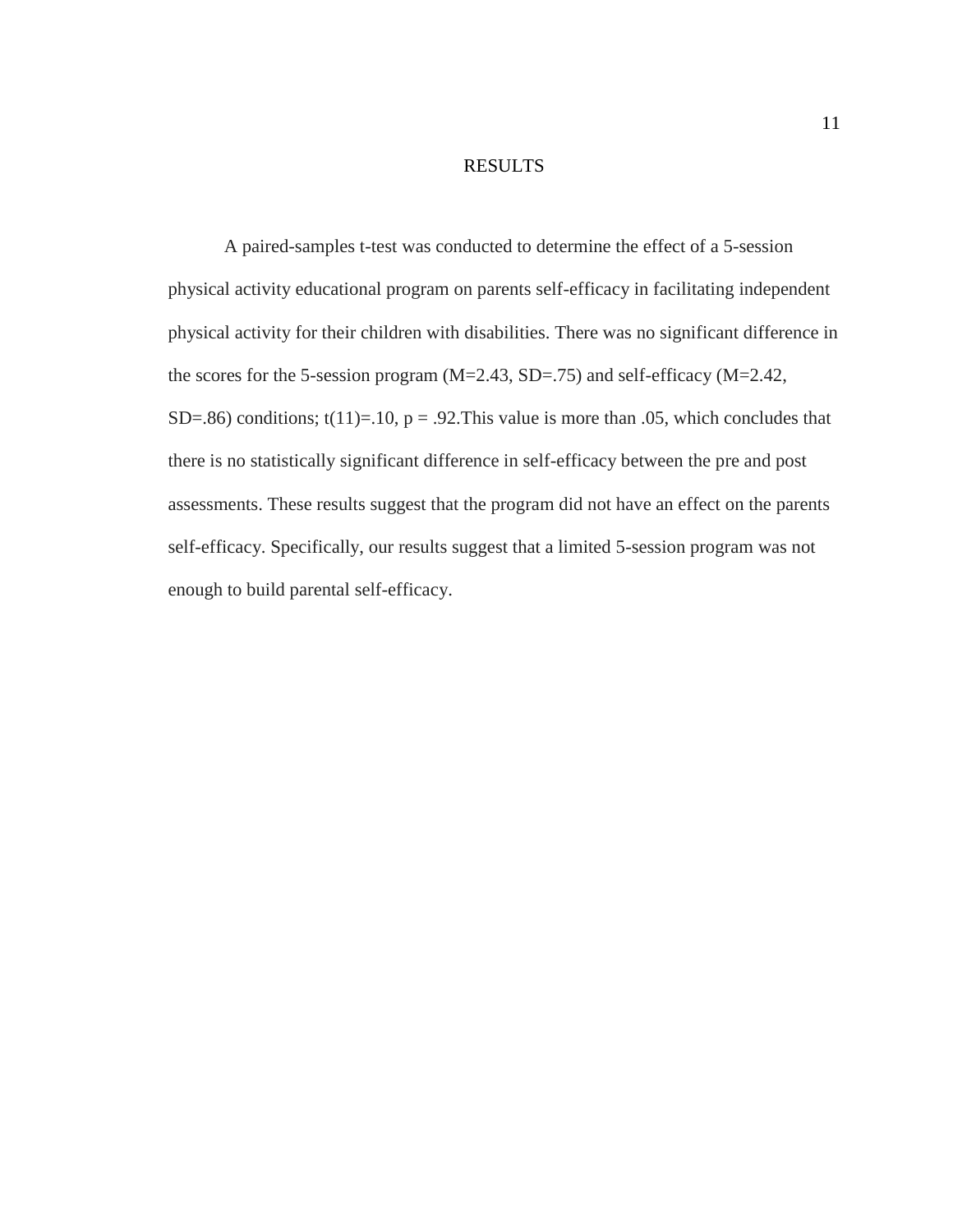#### DISCUSSION

<span id="page-16-0"></span>The present study predicted that if parents participate in a physical activity educational program, they would increase their self-efficacy to facilitate physical activity participation for their children with disabilities. However, the program did not seem to have an effect on the parents self-efficacy. This result coincides with previous research that showed no significant difference in physical activity related self-efficacy across multiple populations and 27 studies (Ashford, Edmunds, & French, 2010). Previous findings indicate that it is difficult to change self-efficacy for physical activity, the current study may have seen null results due to a variety of factors including the type of participants, the intervention content, and the intervention length. Most of the participants were parents that had a child that was older and already a part of programs to keep them physically active. This may indicate that they already had higher rates of self-efficacy to begin the program as they were already providing their children with physical activity opportunities thus, decreasing the likelihood of seeing a significant difference after the program. Instead of the parents looking at the program facilitators knowledge primarily; parents took the topics of community mapping, overcoming barriers, and homemade equipment and turned it into a discussion where the parents of the older children helped the younger parents gain insights of closed fenced parks, safe hiking trails, community resources, and handling certain behaviors. While valuable, this conversation prevented the program facilitators from providing their full expertise to the group which may have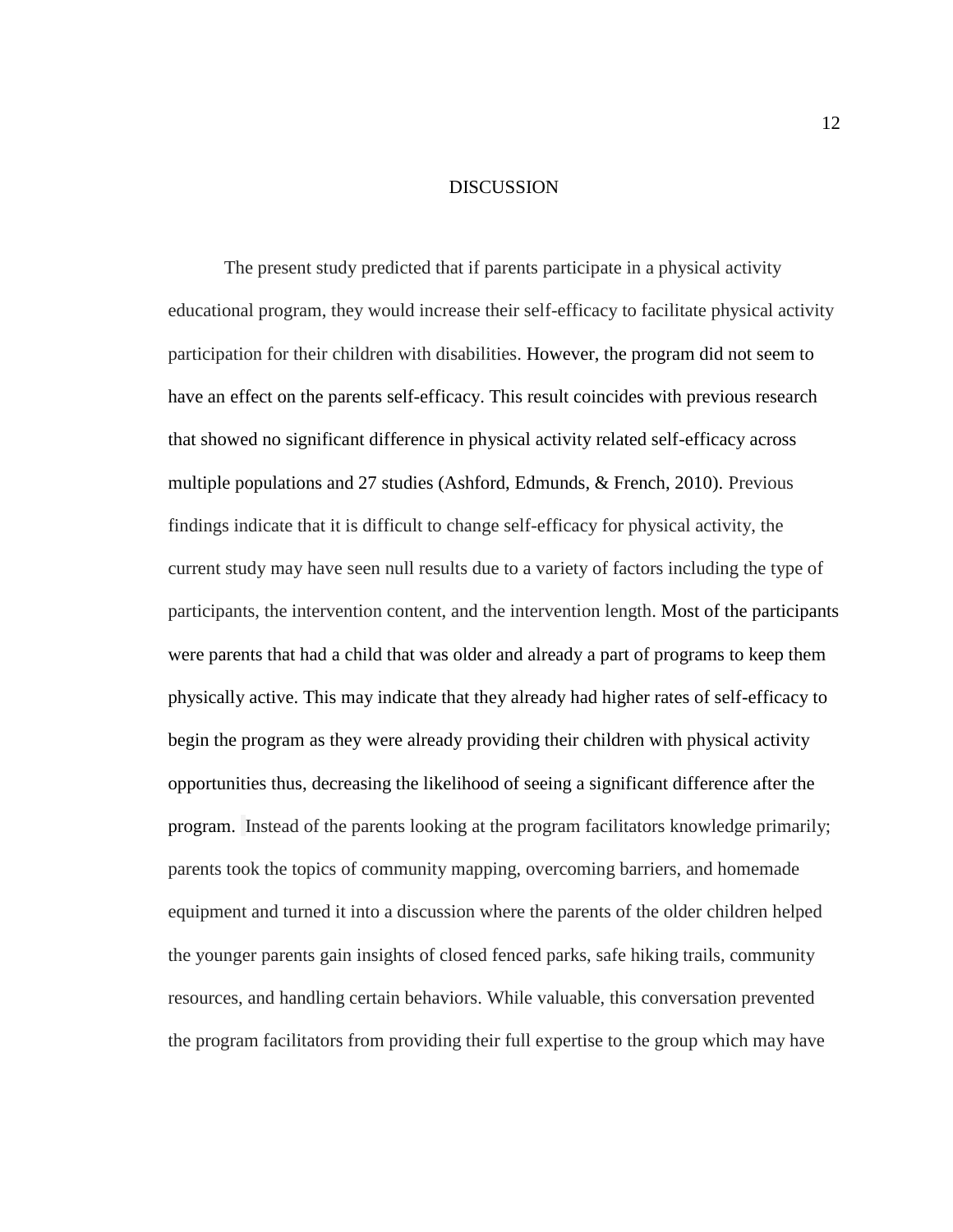prevented the discussion of more in-depth content which may have influenced selfefficacy of the group to a greater extent. Finally, the program was only a five-day program. Having a longer program may have provided more time to cover content and provide opportunities to practice the skills needed to improve physical activity facilitation self-efficacy. Having a longer duration of program would may have provided the opportunity to see differences in self-efficacy.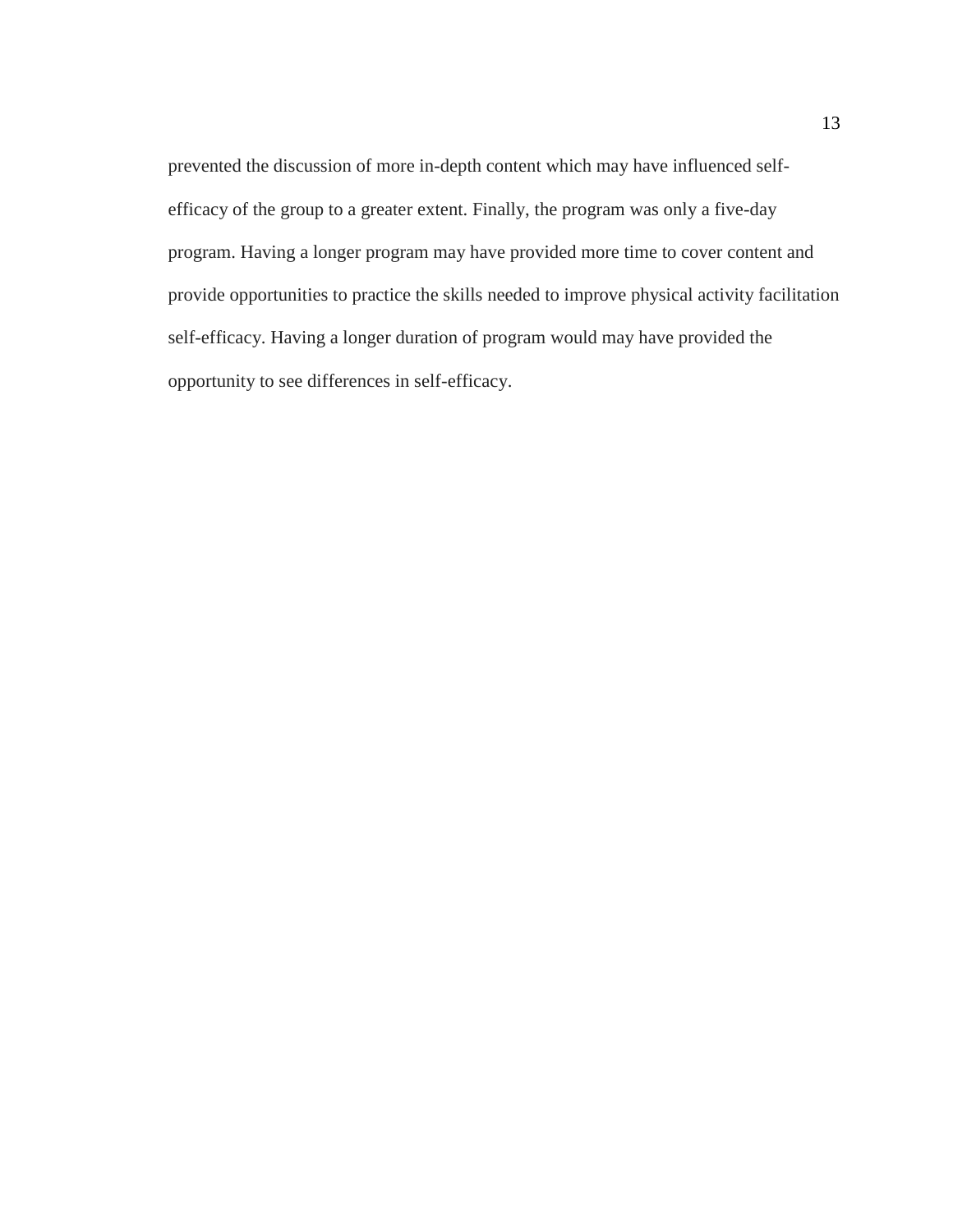#### **CONCLUSION**

<span id="page-18-0"></span>In conclusion, though a program on parental self-efficacy has been studied previously this study was the first to focus primarily on parental self-efficacy with their children with disabilities being more physically active. Results proposed the importance of the different focuses in facilitating a parental program. Furthermore, the findings suggest our focus should not be limited to a small sample size rather a larger sample size, focus primarily on testing a larger sample size, focusing mostly on newer parents, recruiting from several school sites and community programs, more advertisements, an hour long meeting with parents contracted to commit their time in this study. Daily check ins with all the parents in the program, having a longer program that of two months, but still incorporating the topics of community mapping, overcoming barriers, nutrition, and home-made equipment.

# Future Research

<span id="page-18-1"></span>Future research should include survey questions regarding the level of physical activity their child participates in, whether it is no physical activity, moderate physical activity or vigorous physical activity. Future research should also look into children's behaviors that may arise when a parent engages in physical activity with them. Once, the survey questions are gathered from the pre-test the instructors should then group each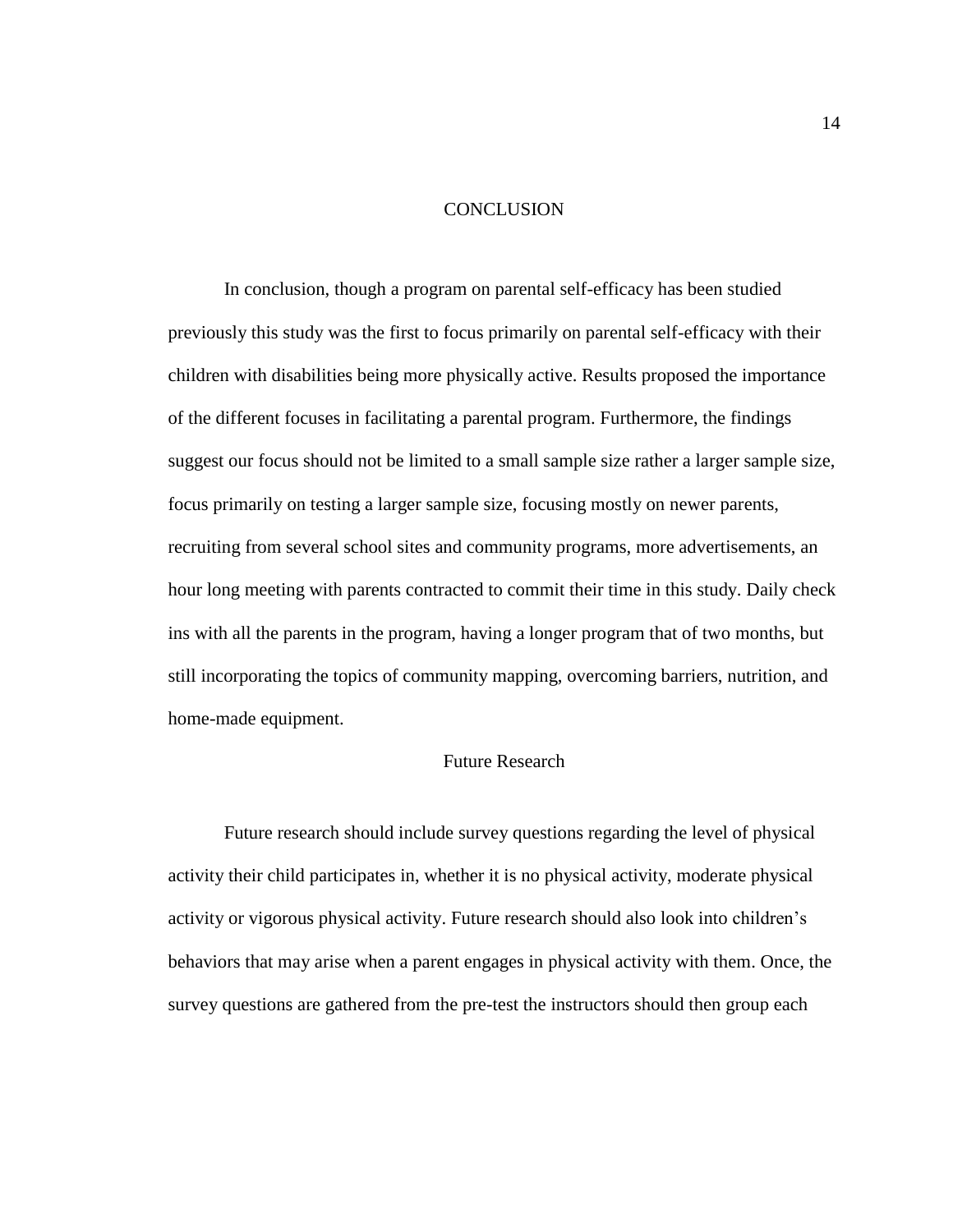parent based on the similarities of their experiences. Lastly, future researchers should set short term and long term goals to see if the parent and child are making progress.

## Assumptions

<span id="page-19-0"></span>For the purpose of this study it was assumed that parents would attend each day of the in-person program and the parents would answer the pre-and post survey truthfully. It was also assumed that the parents would participate in the physical activity guidelines provided with their children throughout the week.

#### **Delimitations**

<span id="page-19-1"></span>For this program, only parents with children between the ages of six and 22 were recruited. The study took place in a small town in Northern California which meant having a smaller sample population.

# Limitations

<span id="page-19-2"></span>Limitations included parents not truthfully completing the survey, and parents not showing up to all five sessions. Additionally, all measures were subjective as there is not an objective measurement for self-efficacy. Participants were recruited from an inclusive program called HSU Fit, parents participating in the program will have children already exposed to some physical activity.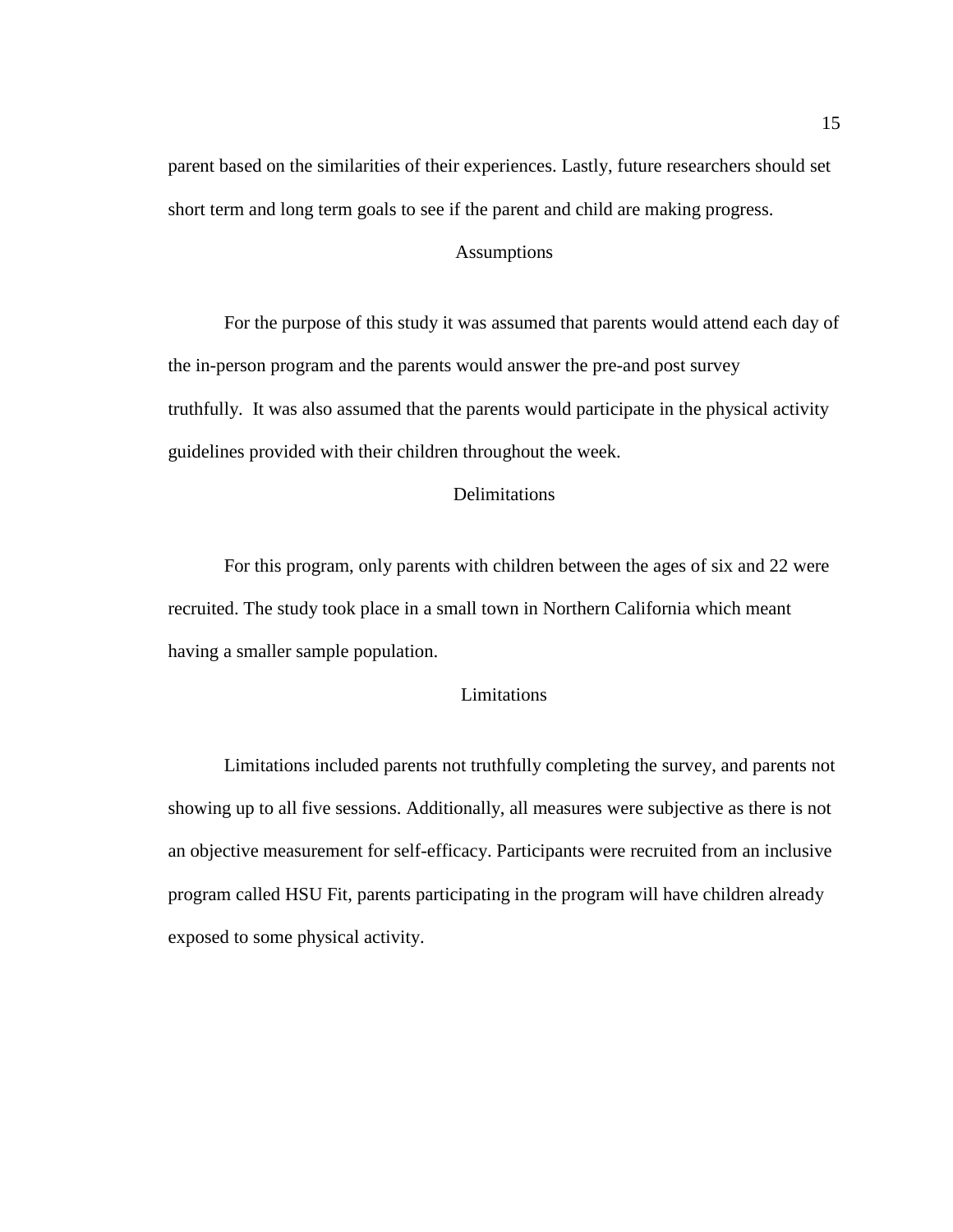#### REFERENCES

- <span id="page-20-0"></span>Anderson, E. S., Wojcik, J. R., Winett, R. A., & Williams, D. M. (2006). Social-cognitive determinants of physical activity: the influence of social support, self-efficacy, outcome expectations, and self-regulation among participants in a church-based health promotion study. *Health Psychology*, 25(4), 510.
- Ashford, S., Edmunds, J., & French, D. P. (2010). What is the best way to change self‐ efficacy to promote lifestyle and recreational physical activity? A systematic review with meta-analysis. British journal of health psychology, 15(2), 265-288.
- Bandura, A. (2004). Health promotion by social cognitive means. *Health education & behavior,* 31(2), 143-164.
- Bandura, A. (1977). Self-efficacy: toward a unifying theory of behavioral change. Psychological review, 84(2), 191.
- Bauer, K. W., Laska, M. N., Fulkerson, J. A., & Neumark-Sztainer, D. (2011). Longitudinal and secular trends in parental encouragement for healthy eating, physical activity, and dieting throughout the adolescent years. *Journal of Adolescent Health*, 49(3), 306-311.
- Bois, J. E., Lalanne, J., & Delforge, C. (2009). The influence of parenting practices and parental presence on children's and adolescents' pre-competitive anxiety. Journal of sportssciences, 27(10), 995-1005.
- Bois, J. E., Sarrazin, P. G., Brustad, R. J., Trouilloud, D. O., & Cury, F.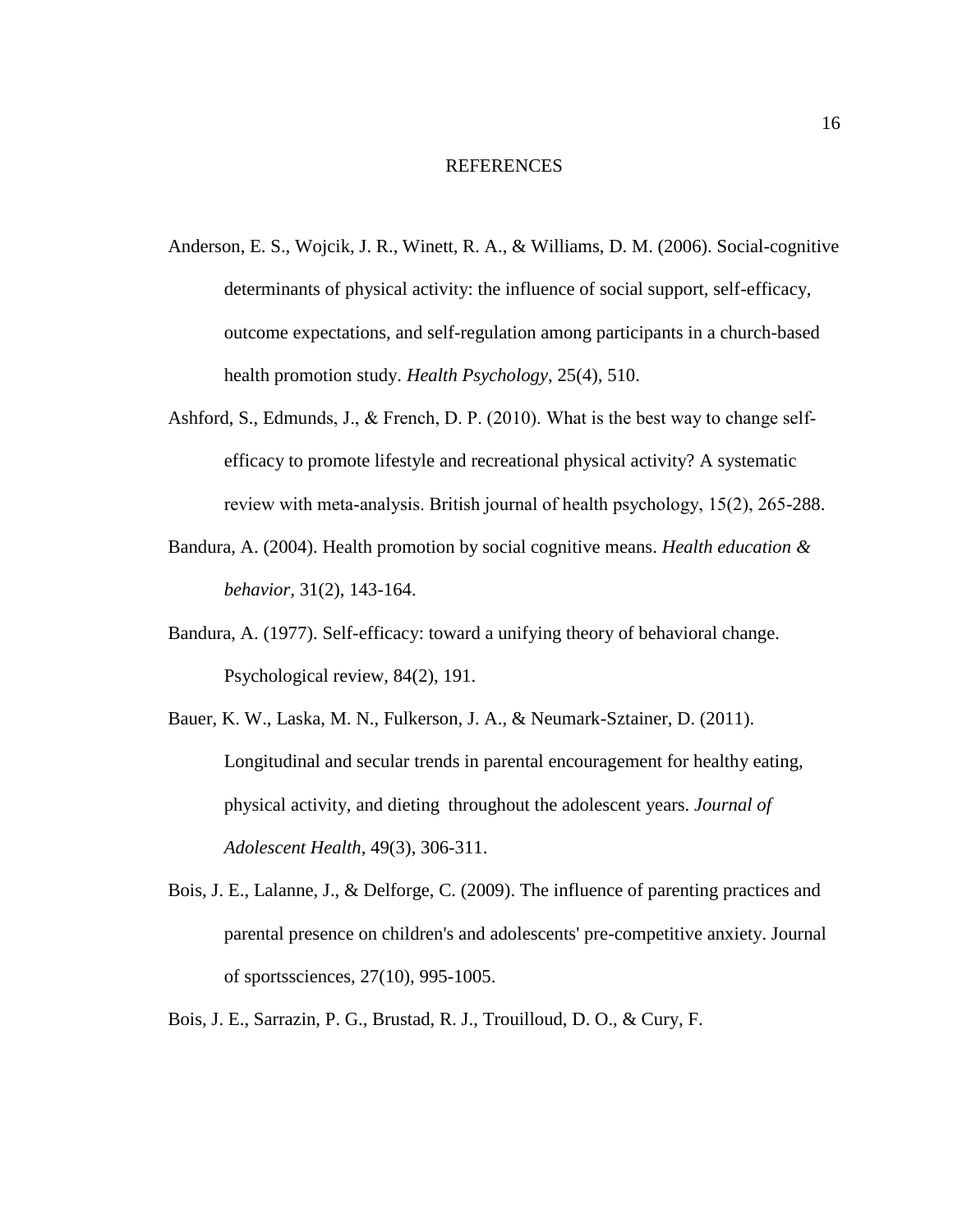(2005). Elementary schoolchildren's perceived competence and physical activity involvement: The influence of parents' role modelling behaviours and perceptions of their child's competence.Psychology of Sport & Exercise, 6(4), 381-397. doi: https://doi.org/10.1016/j.psychsport.2004.03.003

- Brown, D. R., Yore, M. M., Ham, S. A., & Macera, C. A. (2005). Physical activity among adults> or= 50 yr with and without disabilities, BRFSS 2001. Medicine and science in sports and exercise, 37(4), 620-629.
- Centers for Disease Control and Prevention: Youth Risk Surveillance Survey United States, 1997. Morbidity and Mortality Weekly Report 1998, 47(SS-3):1-8 .
- Davison, K. K., & Lawson, C. T. (2006). Do attributes in the physical environment influence children's physical activity? A review of the literature. International journal of behavioral nutrition and physical activity, 3(1), 19.
- Davison, K. K., Cutting, T. M., & Birch, L. L. (2003). Parents' activity-related parenting practices predict girls' physical activity. Medicine and science in sports and exercise, 35(9), 1589.
- Durstine, J. L., Painter, P., Franklin, B. A., Morgan, D., Pitetti, K. H., & Roberts, S. O. (2000). Physical activity for the chronically ill and disabled. Sports Medicine, 30(3), 207-219.
- Frankel, L. A., Hughes, S. O., O'Connor, T. M., Power, T. G., Fisher, J. O., & Hazen, N. L. (2012). Parental Influences on Children's Self-Regulation of Energy Intake: Insights from Developmental Literature on Emotion Regulation. Journal of Obesity.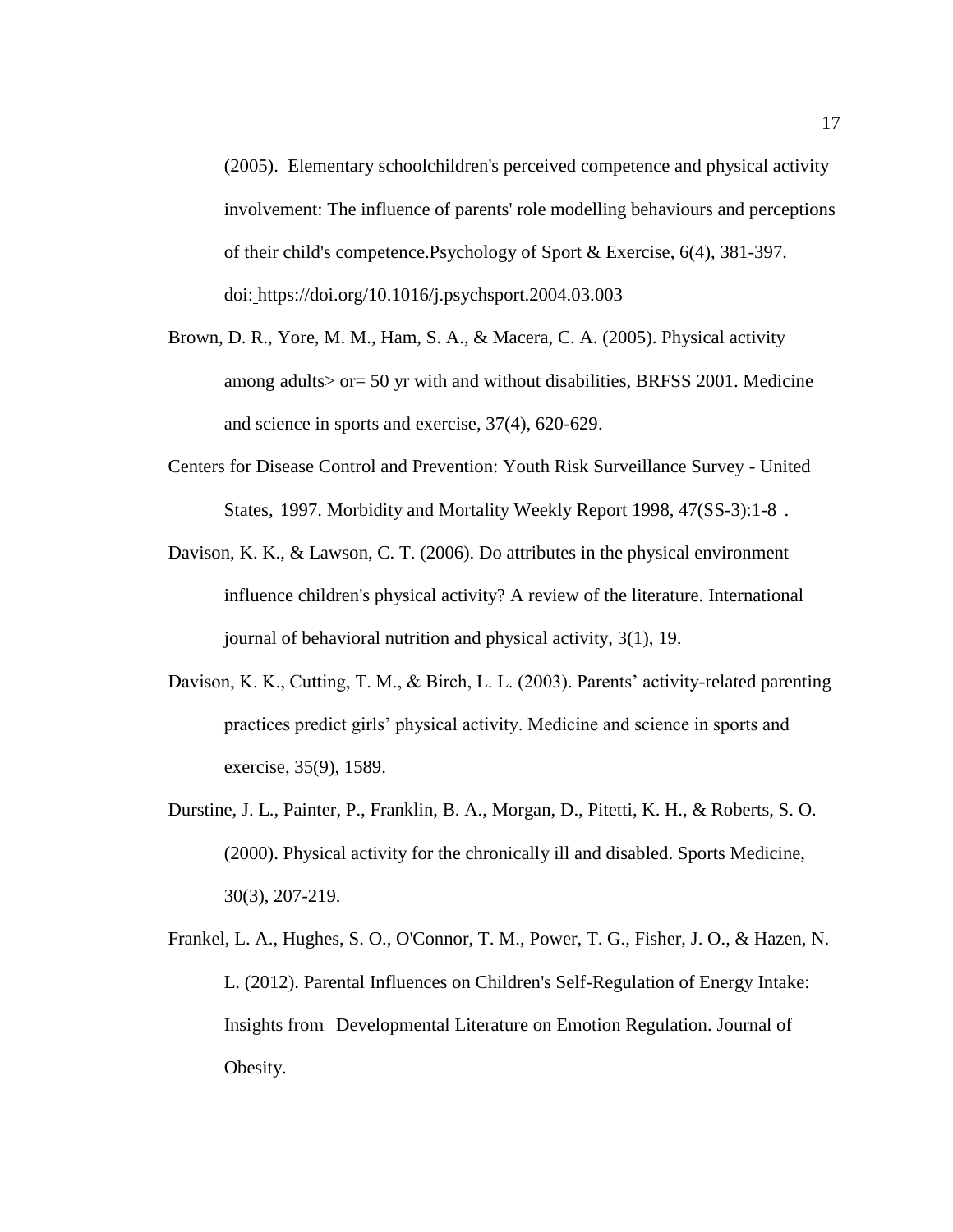- Foxhall, K. (2006). Beginning to begin: reports from the battle on obesity. American journal of public health, 96(12), 2106-2112.
- Greguol, M., Gobbi, E., & Carraro, A. (2015). Physical activity practice among children and adolescents with visual impairment–influence of parental support and perceived barriers. Disability and rehabilitation, 37(4), 327-330.
- Hastings, R. P., & Brown, T. (2002). Behavior problems of children with autism, parental self-efficacy, and mental health. American journal on mental retardation, 107(3), 222-232.
- Jaarsma, E. A., Dijkstra, P. U., Geertzen, J. H. B., & Dekker, R. (2014). Barriers to and facilitators of sports participation for people with physical disabilities: A systematic review. Scandinavian journal of medicine & science in sports, 24(6), 871-881.
- Jeong, M., Kim, S., & Lee, E. (2015). Parents' beliefs and intentions toward supporting physical activity participation for their children with disabilities. Adapted Physical Activity Quarterly, 32(2), 93-105. doi: http://dx.doi.org/10.1123/APAQ.2013-0106
- Kahn, E. B., Ramsey, L. T., Brownson, R. C., Heath, G. W., Howze, E. H., Powell, K. E., ... & Corso, P. (2002). The effectiveness of interventions to increase physical activity: A systematic review 1, 2. American journal of preventive medicine, 22(4), 73-107.

Katzmarzyk, P. T., Denstel, K. D., Beals, K., Bolling, C., Wright, C., Crouter, S. E., &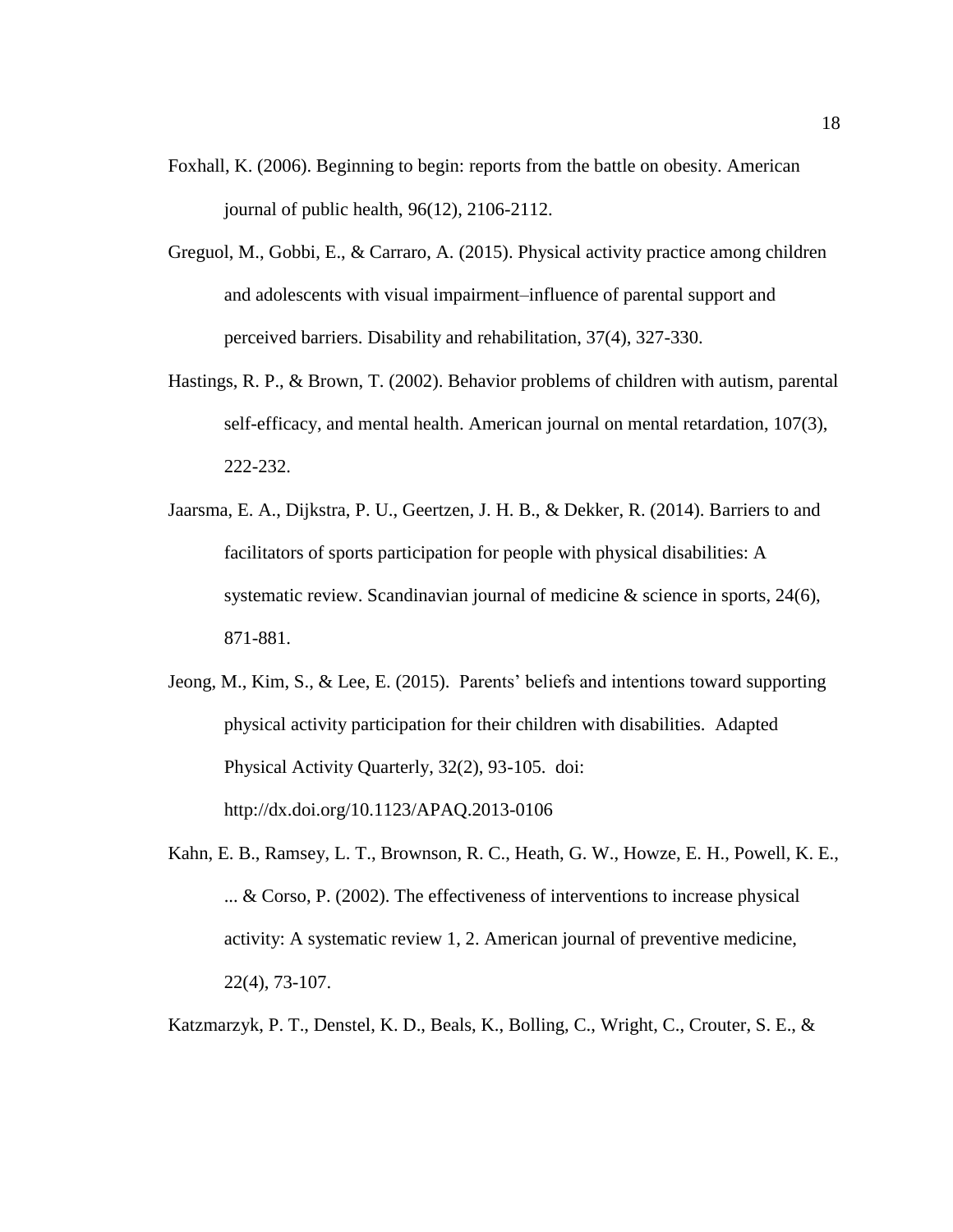Stanish, H. I. (2016). Results from the United States of America's 2016 report card on physical activity for children and youth. Journal of physical activity and health, 13(11 Suppl 2), S307-S313.

- Kehn, M., & Kroll, T. (2009). Staying physically active after spinal cord injury: a qualitative exploration of barriers and facilitators to exercise participation. BMC Public Health, 9(1), 168.
- Kenney, W. L., Wilmore, J., & Costill, D. (2015). Physiology of sport and exercise 6th edition. Human kinetics.
- Lauruschkus, K., Nordmark, E., & Hallstrom, I. (2017). Parents experiences of participation in physical activities for children with cerebral palsy-- protecting and pushing towards independence. Disability & Rehabilitation, 39(9), 771-778. doi: 10.3109/09638288.2016.1161841
- McElroy, M. (2002). Resistance to exercise: A social analysis of inactivity. Human Kinetics.
- Miklankova, L., Gorny, M., & Klimesova, I. (2016). The relationship between the family's socioeconomic status and physical activity level of pre-school children. Trends in Sport Sciences, 23(4), 193-202. Retrieved from https://humboldt-illiad-oclc-org.ezproxy.humboldt.edu/illiad/illiad.dll? Action=10&Form=75&Value=197574
- Oei, T. P., & Burrow, T. (2000). Alcohol expectancy and drinking refusal self-efficacy: a test of specificity theory. Addictive behaviors, 25(4), 499-507.

Ogu, O. C., Umunnah, J. O., & Nwosu, K .C. (2016). Disability types, self-efficacy, and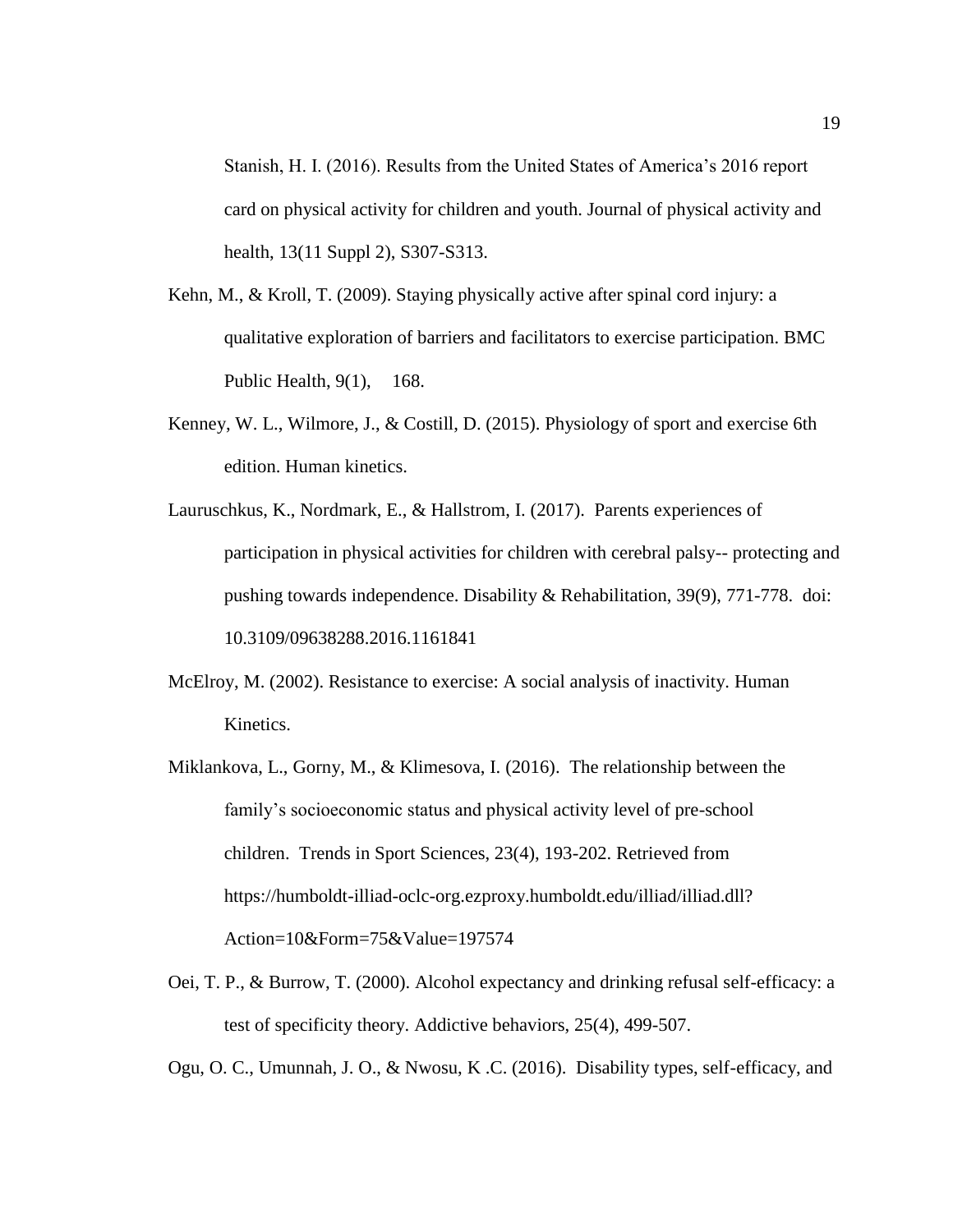attitude to participate in physical activity in children with disabilities: A pilot study. Palaestra, 30(4), 25-32.

- Panagiotopoulos, C., Ronsley, R., Al-Dubayee, M., Brant, R., Kuzeljevic, B., Rurak, E., … & Masse, C. (2011). The centre for healthy weights- Shapedown BC: A family-centered, multidisciplinary program that reduces weight gain in obese children over the short-term. International Journal of Environmental Research & Public Health., 8(12), 4662-4678. doi: 10.3390/ijerph8124662
- Rimmer, J. H., Riley, B., Wang, E., Rauworth, A., & Jurkowski, J. (2004). Physical activity participation among persons with disabilities: barriers and facilitators. American journal of preventive medicine, 26(5), 419-425.
- Rimmer, J. H., Rowland, J. L., & Yamaki, K. (2007). Obesity and secondary conditions in adolescents with disabilities: addressing the needs of an underserved population. Journal of Adolescent Health, 41(3), 224-229.
- Rimmer, J. H., Yamaki, K., Lowry, B. M., Wang, E., & Vogel, L. C. (2010). Obesity and obesity-related secondary conditions in adolescents with intellectual/developmental disabilities. Journal of Intellectual Disability Research, 54(9), 787-794. doi: 10.1111/j.1365-2788.2010.01305.x
- Shapiro, D. R. (2003). Participation motives of Special Olympics athletes. Adapted Physical Activity Quarterly, 20(2), 150-165.
- Shapiro, D. R., & Liao, C. M. (2016). Parents motivation for participation in physical activity for children with impairments. European Journal of Adapted Physical Activity, 9(1).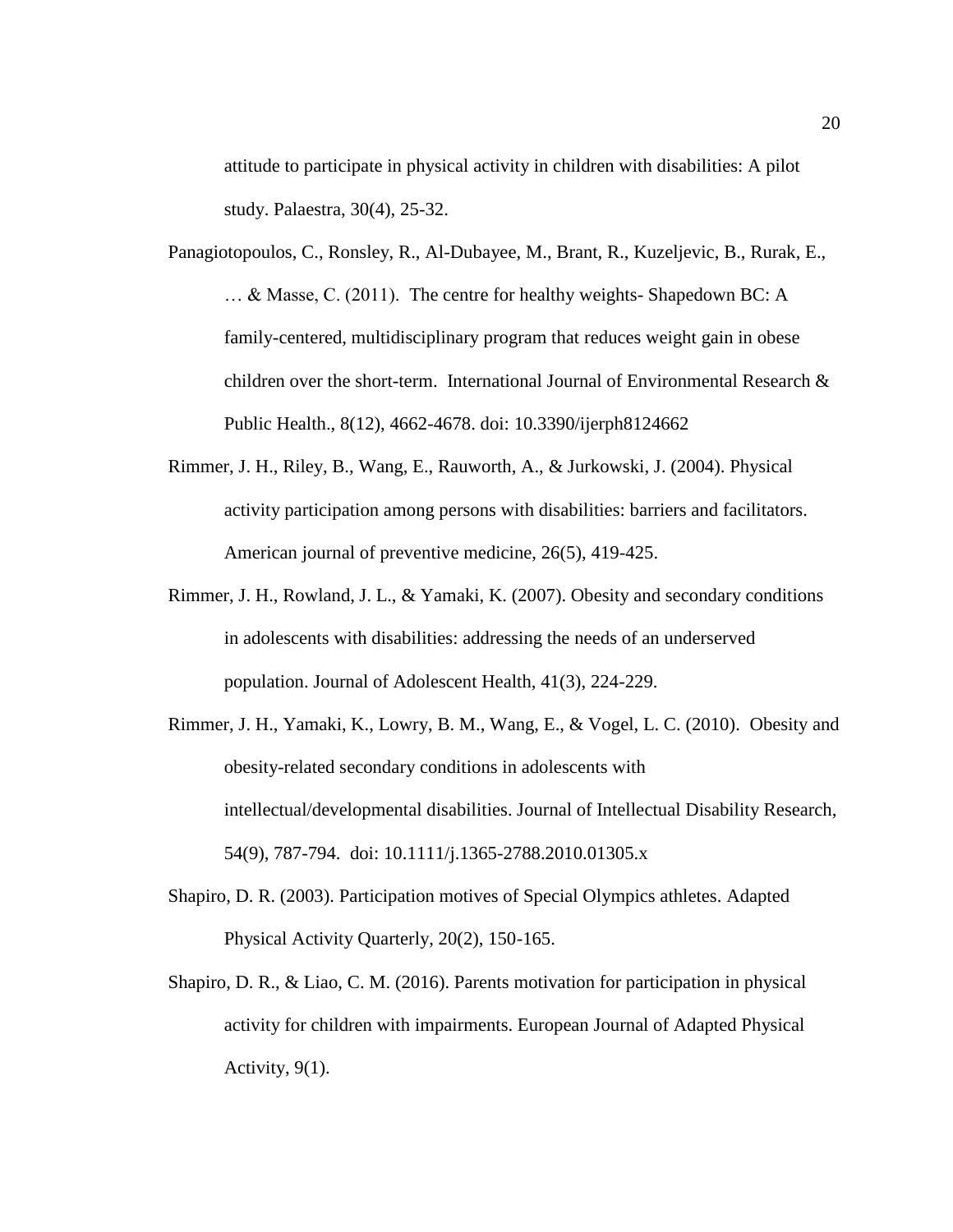- Shields, N., & Synnot, A. (2016). Perceived barriers and facilitators to participation in physical activity for children with disability: a qualitative study. BMC pediatrics, 16(1), 9.
- Tristani, L. K., Bassett-Gunter, R., & Tanna, S. (2017). Evaluating internet-based information on physical activity for children and youth with physical disabilities. Adapted Physical Activity Quarterly, 34(1), 55-71. doi: http://doi.org/10.1123/APAQ.2016-0012
- Tsai, E. H. & Fung, L. (2009). Parents' experiences and decisions on inclusive sport participation of their children with intellectual disabilities. Adapted Physical Activity Quarterly, 26(2), 151-171. doi: https://doi.org/10.1123/apaq.26.2.151
- US Department of Health and Human Services: Healthy People 2010. Washington, DC , US Government Printing Office; 2000.
- United States Department of Health and Human Services. Physical activity and health: a report of the Surgeon General. Atlanta GA: U.S. Department of Health and Human Services, Centers for Disease Control and Prevention, National Center for Chronic Disease Prevention and Health Promotion, 1996.
- United States Department of Health and Human Services. (2008). Physical activity guidelines for Americans. Washington, DC: U.S. Department of Health and Human Services.

Vander Ploeg, K. A., Maximova, K., Kuhle, S., Simen-Kapeu, A., & Veugelers, P. J.